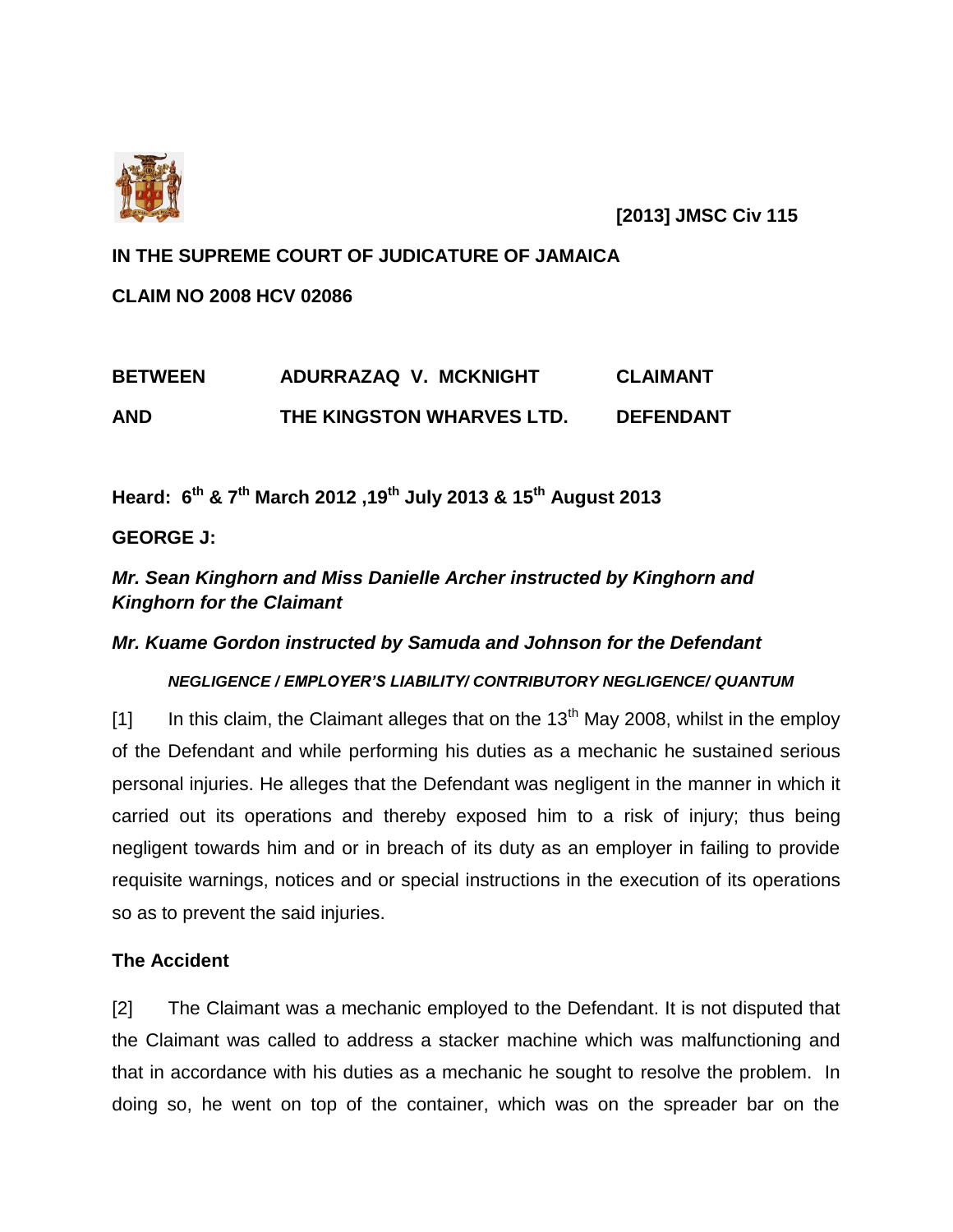stacker. This, the Claimant estimated was at the time about 14ft from the ground. The Claimant alleges that he got on top of the container; asked the operator of the stacker to operate the slewing functions, which would manipulate the container on the spreader bar left or right; instead the container rose higher it plummeted and he fell 20 ft to the ground. It is also not in dispute that as a result of this fall, he sustained serious personal injuries.

# **The Main Contention**

[3] The main issue is that of contributory negligence as liability is not disputed by the Defendant. However, it alleges that the Claimant was also the author of his injuries and consequently it should not be made to compensate him for the full loss claimed but any compensation in damages should be reduced by taking into account the extent of his blameworthiness or his carelessness.

[4] The Defendant through its defence has indicated that it does not dispute that it failed to provide the requisite warnings, notices and special instructions to the Claimant (and its other employees), in the execution of its operations. It is in this regard it accepts some liability for the accident and so ultimately some liability for the Claimant's resultant injuries.

[5] An essential question for the Court therefore, is whether the Claimant contributed to the damage he suffered, due to his own actions. If this is answered in the affirmative, then a second question arises there-from. That is, to what extent did his actions contribute to his damage/injuries? In other words, by how much was he contributory negligent? These are questions to be answered from the facts proven by the evidence. I am of the view that before considering these questions, it is necessary to undergo an analysis of the law and the facts in relation to the Defendant's duties as an employer in the circumstances of this case. In so doing, the questions posed above will be provided with fodder from which they can be answered; along with taking into account the Claimant's conduct in light of his legal responsibility to as far as reasonably foreseeable, guard against personal harm.

# **Analysis of the Defendant's Duties**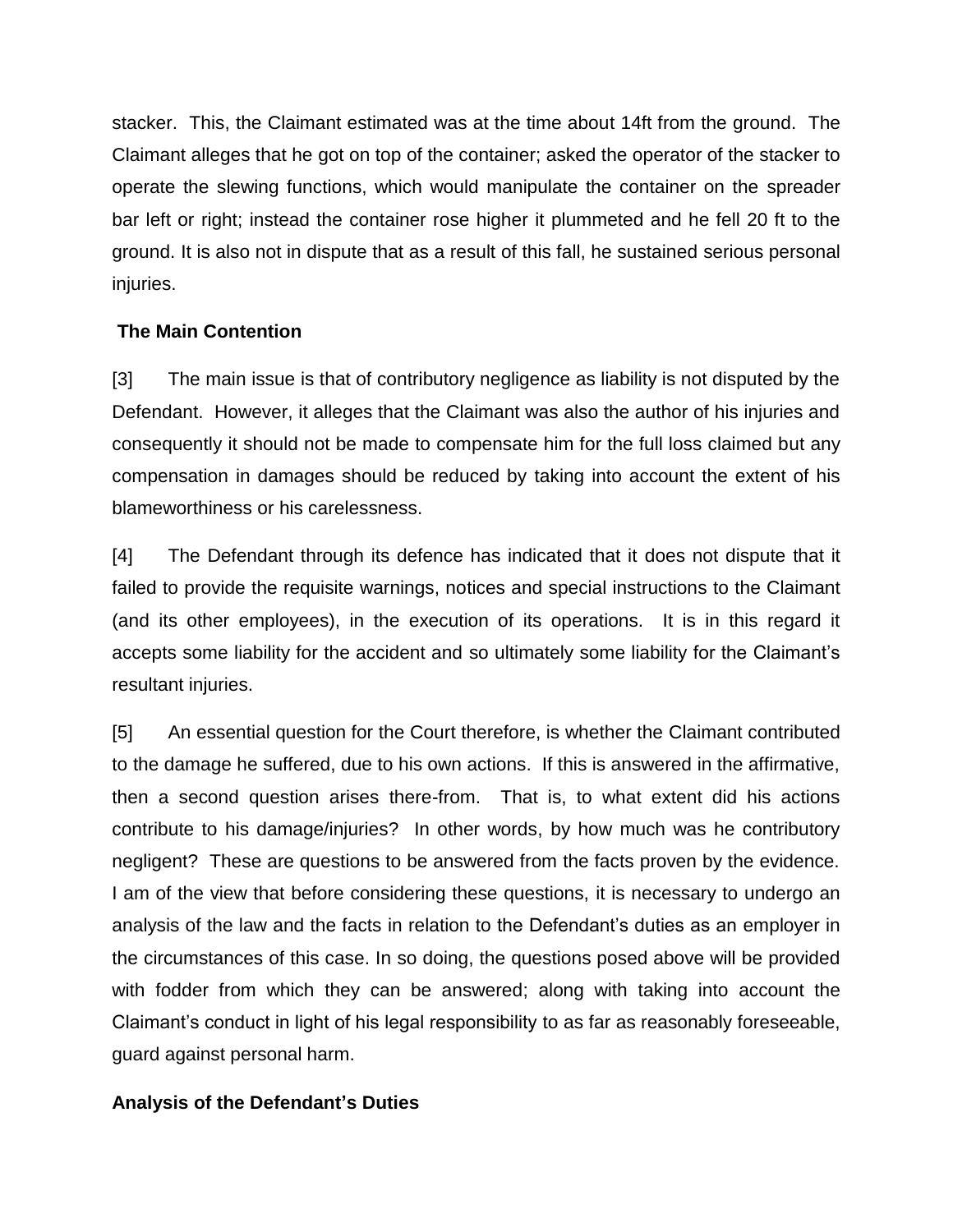[6] The Defendant's duties to the Claimant require consideration against the 'back drop' of his duties as an employee. The Claimant describes his duties and the function of the stacker machine as follows: "My duties as a mechanic in the maintenance department were to maintain container equipment known as stockers. Stockers, manages and lift the containers, moving them from point A to point B. If there is a breakdown with any one of these stocker machines, my job was to find the fault and repair it. The Stocker is a machine used by my employers to stock and move the containers around. The stocker machine has a part called a boom. The Boom is like an arm. It extends and retracts out and in and moves up and down. It is what is used to take up the containers on the wharf. At the end of the Boom is a part called a spreader. This would be like our fingers. These are known as twist locks. When the Boom is manouvered near enough to a container that needs to be moved, the spreader acts with its twist locks and holds the container securely so it can be lifted to where it is desired to go."

[7] I found the Claimant to be a witness of truth and found him to be more credible than the Defendant's witnesses. I am mindful that the standard of proof is on the balance of probabilities. I accept the Claimant's evidence that he had asked the machine operator, Mr. Neville Lewis to lower the container so he could get on top of it to check the problem. This Mr. Lewis did and the Claimant got on top of the container and then unto the spreader bar of the stacker. The container was lowered but not landed. Having checked the electrical box on the spreader and confirming that this was "ok", he came off the spreader and stood up on the container. He started to move towards the "sticking solenoid" when he felt the container rising. He had asked Mr Lewis to operate the slewing function and could see him carrying out some operation in the cab area of the stacker. The claimant is unable to say with any certainty whether this caused the accident. But the evidence indicates that it is not the slewing function which controls the lowering or rising of the container. The Claimant fell, lost consciousness and awoke in the Kingston Public Hospital.

#### **Common Law Duty of Care**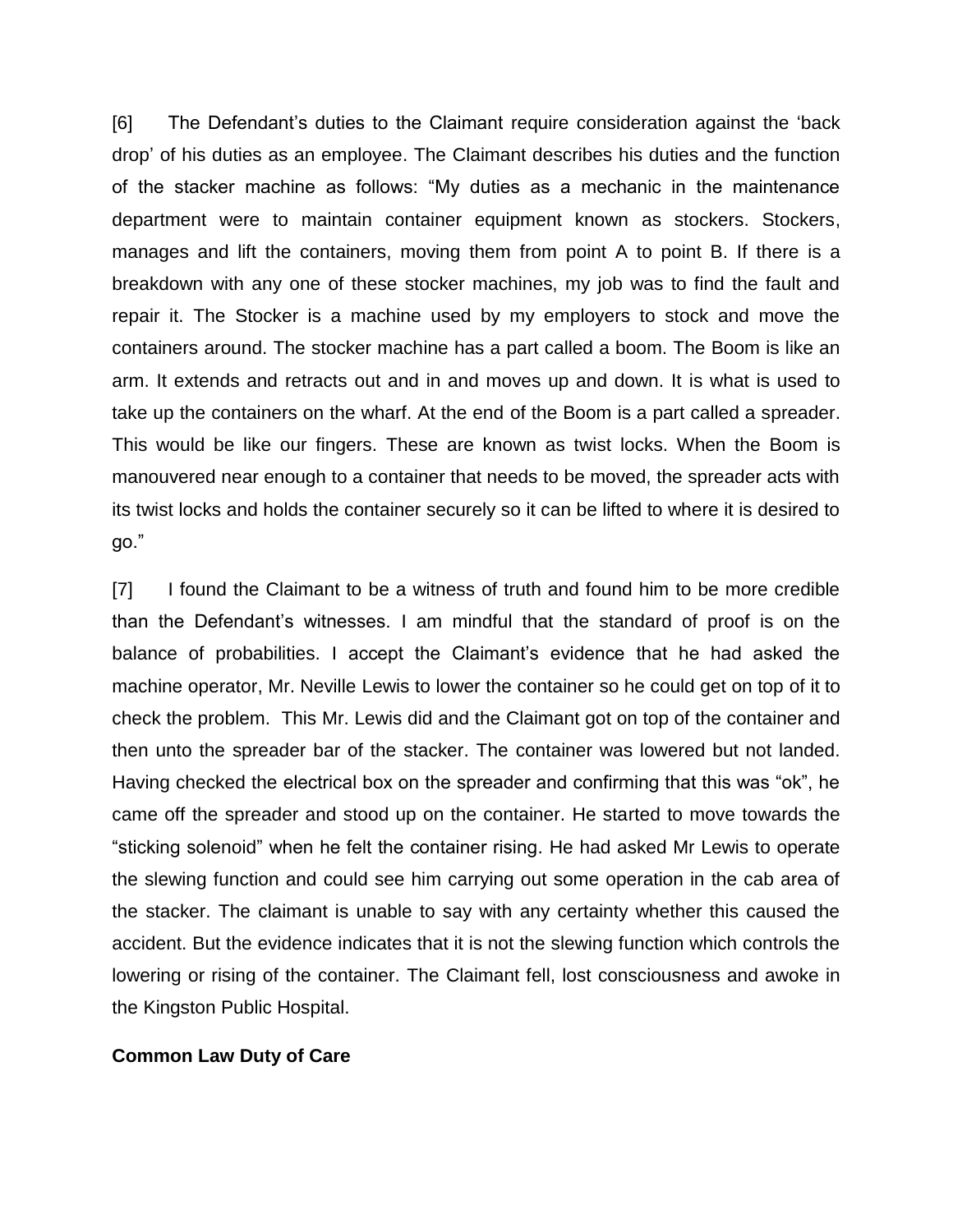[8] It has long been established at common law that an employer owes a duty of care to his employee. The first point of note and endorsed in **Davia v New Merton Board Mills Ltd.** [1959] 1 ALL ER 346, is that **"The common law duty of care owed by an employer to an employee is to take reasonable care for their safety. It includes a duty to provide a competent staff of men, adequate plant and equipment, a safe system of working with effective supervision and a safe place of work".** These four (4) components constitute the broad particulars of the claimant's claim of negligence against the Defendant. I will attempt to deal with each of these separately.

# **(i) Provision of a competent staff of men**

[9] There is no evidence before the Court which seeks to challenge the competence of either the Claimant or the stacker operator Mr. Linford Lewis. In fact the evidence disclosed that they were experienced and competent workmen.

# **(ii) Provision of Adequate Plant and equipment**

[10] Although, the Claimant, in his submissions raised this as an area for consideration for the court, there was no evidence advanced to support the Claimant that the stacker machine in itself, was inadequate; and as the Defendant submitted **"the fact that the stacker malfunctioned does not, without more, render it intrinsically unsafe. There is no evidence before the court to suggest that a properly functioning stacker and prudent, operator could reasonably cause danger".**

**(iii)Provision of a safe system of work& Adequate Supervision**

# **Failure to provide adequate supervision & Support**

[11] Speed v Thomas Swift and Company Ltd. ((1943) L.B 557 at page 567) provides support for the proposition that part of an employer's duty in providing a safe system of work is to provide supervision. Lord Greene had this to say on the point:

**"***The duty to supervise workmen includes a duty to take steps to ensure that any necessary item of safety equipment is used by them. In devising a*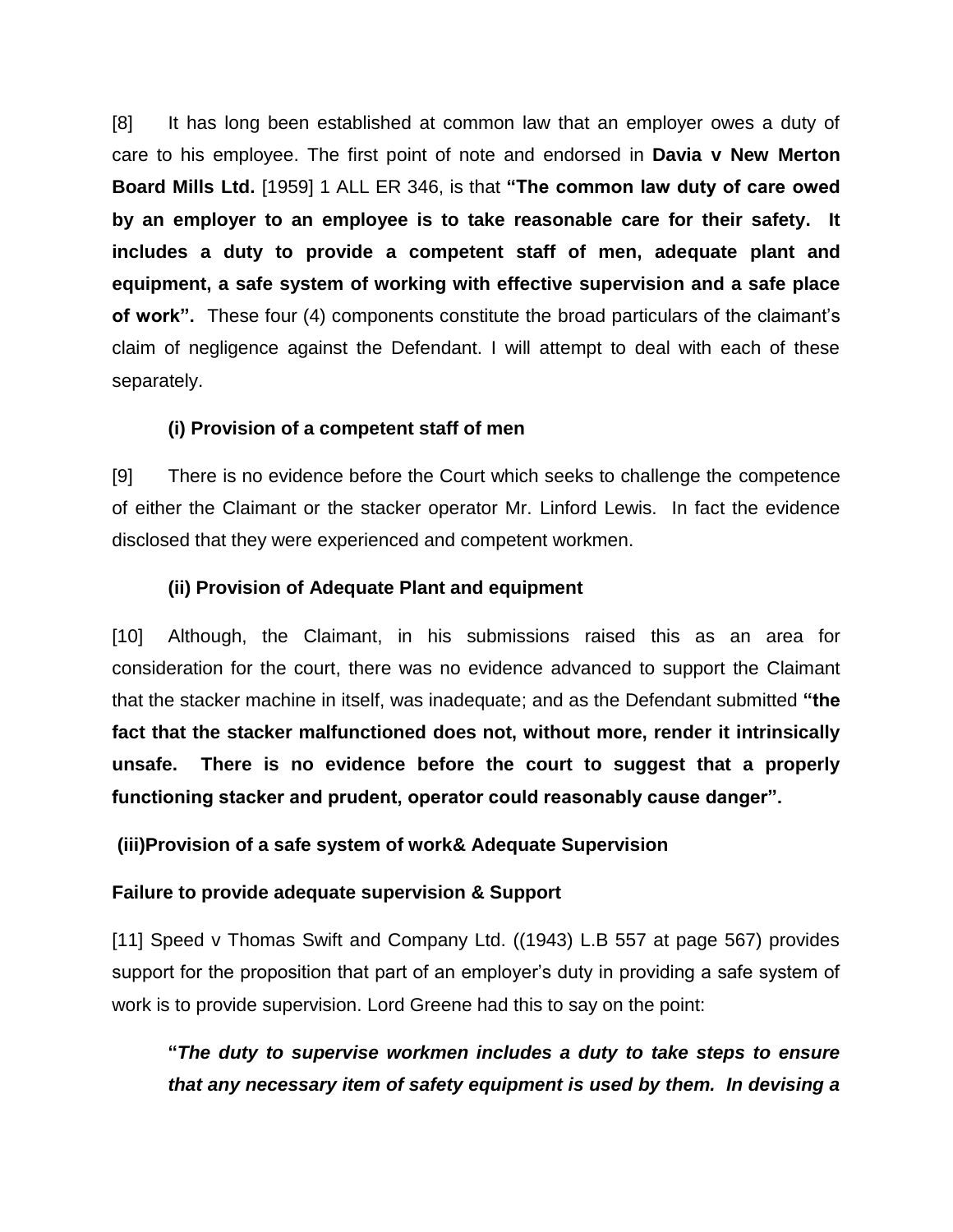*system of work, an employer must take into account the fact that workmen are often careless as to their own safety. Thus in addition to supervising the workmen, the employer should organise a system which itself reduces the risk of injury from the workmen's foreseeable carelessness".*

[12] The evidence of the Claimant is that his supervisor was assigned to work in another area and did not have the competence/expertise that he had with the stacker machines. The Defendant through its employee, Mr. Robert Bogle, an engineer, gave evidence that each shift is assigned a shift engineer whose role is to address any problems which mechanics are unable to resolve. I preferred the evidence of the Claimant on this point. He struck me as credible when he gave evidence that on the day in question, his supervisor instructed him to attend to stacker No. 15 and have it fixed. Mr. White was the supervisor.

[13] They had been in an office together some four hundred (400) yards away. The Claimant left to attend to the stacker. Mr. White had been assigned to cranes and in fact was less competent than the Claimant in relation to stackers. There was no engineer available to address any problems the claimant as a mechanic was unable to resolve. In any event there is no evidence before the Court that the Claimant had any problem that he was unable to resolve. This is therefore not an issue before me.

[14] However, I find that the Claimant was inadequately supervised that night. Adequate supervision, which would include a competent supervisor on spot, might and should have assisted in providing warnings or instructions or even a 'watchful eye' on the claimant and the stacker operator which would have reduced or prevent the risk of injury that night.

## **Failure to provide notices & warnings**

[15] In providing a safe system of work an employer must take into account the fact that workmen are often careless as to their own safety –**Speed v Thomas Swift & Co. Ltd.** (1943) LB 557. This is one of the reasons why in its provision of a safe system of work an employer is required to give notices and warnings to its employees regarding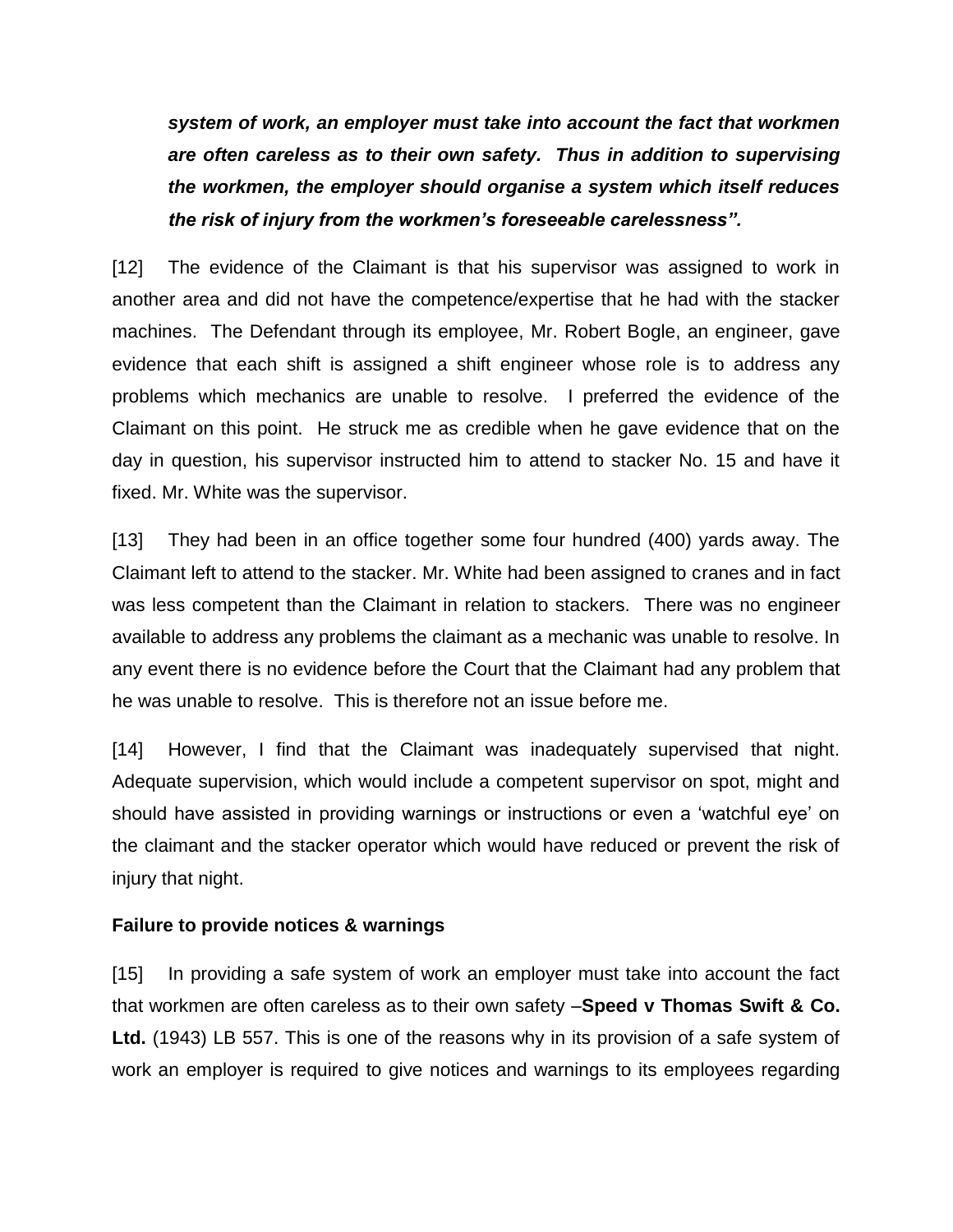the ways in which to work safely, highlighting dangers and conduct that they should refrain from in order to maintain safety.

[16] In the case of Speed v Thomas Swift, Lord Greene MR provided a useful guide as to what constitutes a safe system of work. At page 563-4 he said: "**I do not venture to suggest a definition of what is meant by a safe system, but it includes, in my opinion or may include according to circumstances, such matters as the physical layout of the job, the setting of the scene so to speak; the sequence in which the work is to be carried out, the provision in the proper cases of warning, notices and the issuing of special instructions."**

[17] Accordingly, it is not surprising that in the case of **Schassa Grant v Salva Dalwood & Jamaica Urban Transit Co. Ltd.** 2005 HCV 03081 delivered 16/6/08**,** Campbell J found that "the 2<sup>nd</sup> Defendant failed to discharge its duty to institute a **system, whether through notices, reminders, training sessions or warnings to ensure the use of the equipment. In the circumstance of this case, this is a duty cast upon the employer."** In this case before me, the Defendant concedes that they had failed to issue warnings or notices to its employees. It accepts that it had this duty. This was a significant breach of duty to the Claimant and one which exposed him to a risk of injury.

## **Policy of Landing Containers**

[18] Mr. Lewis gave evidence that he had offered to go for the forklift. He admitted that the forklift would have just been able to ease the container off the fender and that it could not have lifted it to the ground. An attempt was made to put forward, the position that his intentions were to land the container and another being to assist the Claimant to reach to the top of the container. The claimant denied that Mr. Lewis had indicated that he was going for the forklift for the purpose of 'landing the container'. Mr. Lewis himself was inconsistent and unworthy of belief on the point. The defence filed, put forward the position that Mr. Lewis had indicated he was going to get the forklift to 'land the box on the ground and reached about one-half chain away when he was called back by the Claimant". This is a significant thrust of the Defence of contributory negligence put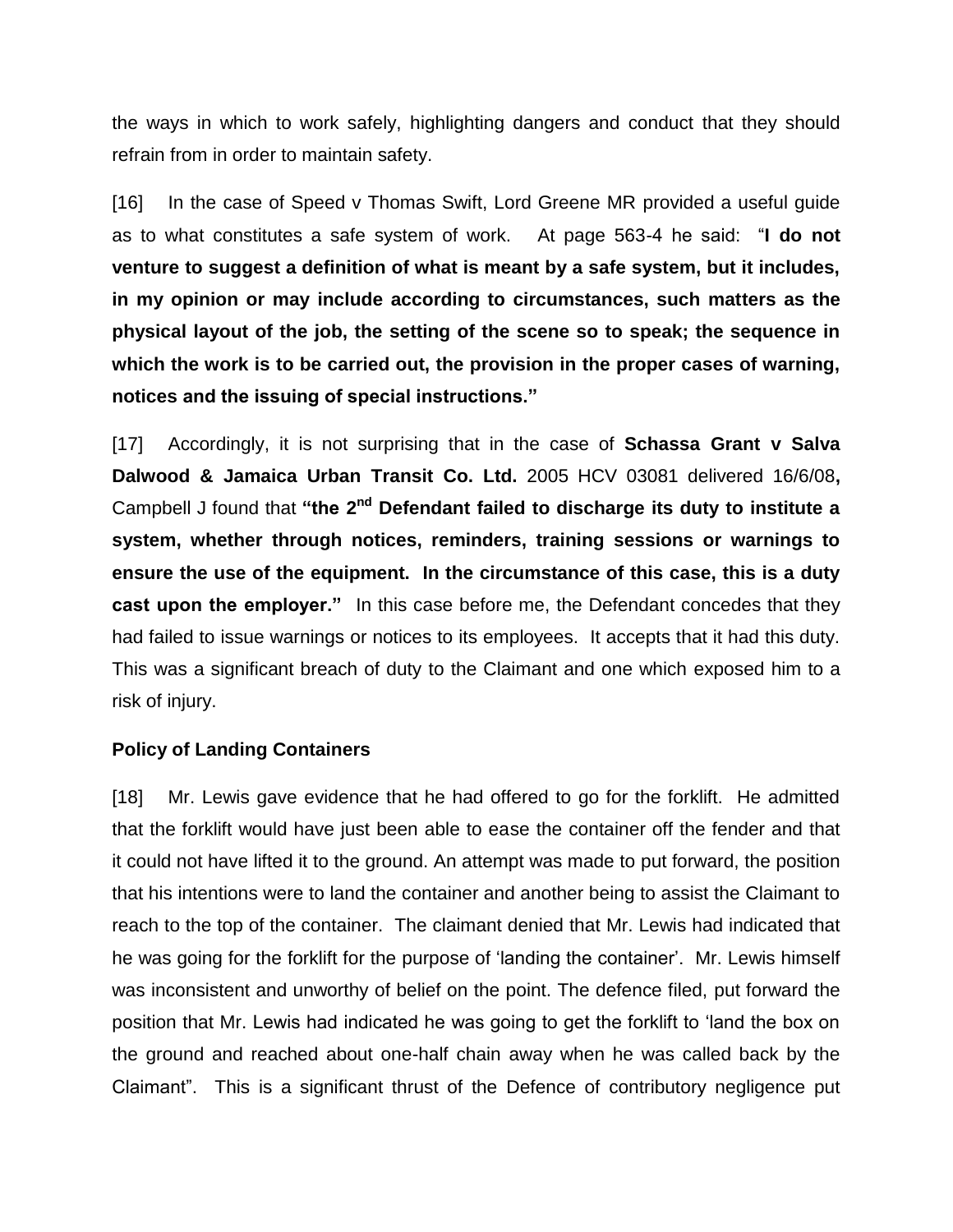forward by the Defendant. (The evidence is that "box" and "container are used interchangeably).

[19] Mr. Lewis's evidence upon cross-examination, was that the claimant did not follow procedure as "he climbed on the container without using a lifter to lift him to that height". The Claimant, he said, ought to have waited for a lifter to lift him to the container and that when he told him he was going for the lifter this was to lift him unto the container. So clearly, for Mr Lewis, the Defendant's only eye witness and its employee, the "procedure" was not to land the container but to use a lifter to get to the top of the container. This was further compounded on re-examination when his attention was brought to paragraph 15 of his witness statement, where he had said that he was "going to get a fork lift to ease the box off the fender- to land the container". He agreed that this was different from what he had said in cross-examination. In an attempt to rehabilitate himself, he declared that it "can do both things- first, it was to lift container off the fender and then to lift him up to container". So even in this explanation, there is no indication that a part of his purpose was to 'land the container' as indicated in the witness statement and in the defence.

[20] The court in seeking clarity asked him if the forklift could have lifted the container to the ground (landed), to this he replied "the forklift could not have lifted the container to the ground as small forklift – only ease off fender". This clearly lay to rest any suggestion or assertion that he had intended to 'land the container". These inconsistencies in my view, reduces the credibility of the Defence and helps to support the Claimant's contention that there was no system in place of containers being landed before being worked on. Going on top of the container in these circumstances, was a method he had always employed; one which is also employed by other workers.

[21] He was asked by counsel for the defence whether or not he considered it safe to work on top of a container that is elevated. In response he said "it would depend on the procedure" he was "about to undertake". On the night in question, he considered it safe to go on top of the container to "work on it". The clamant agreed that it would have been safer to get on top of the container whilst it was landed rather than when elevated. However, curious as it may seem, in observing his demeanour, I accept without a doubt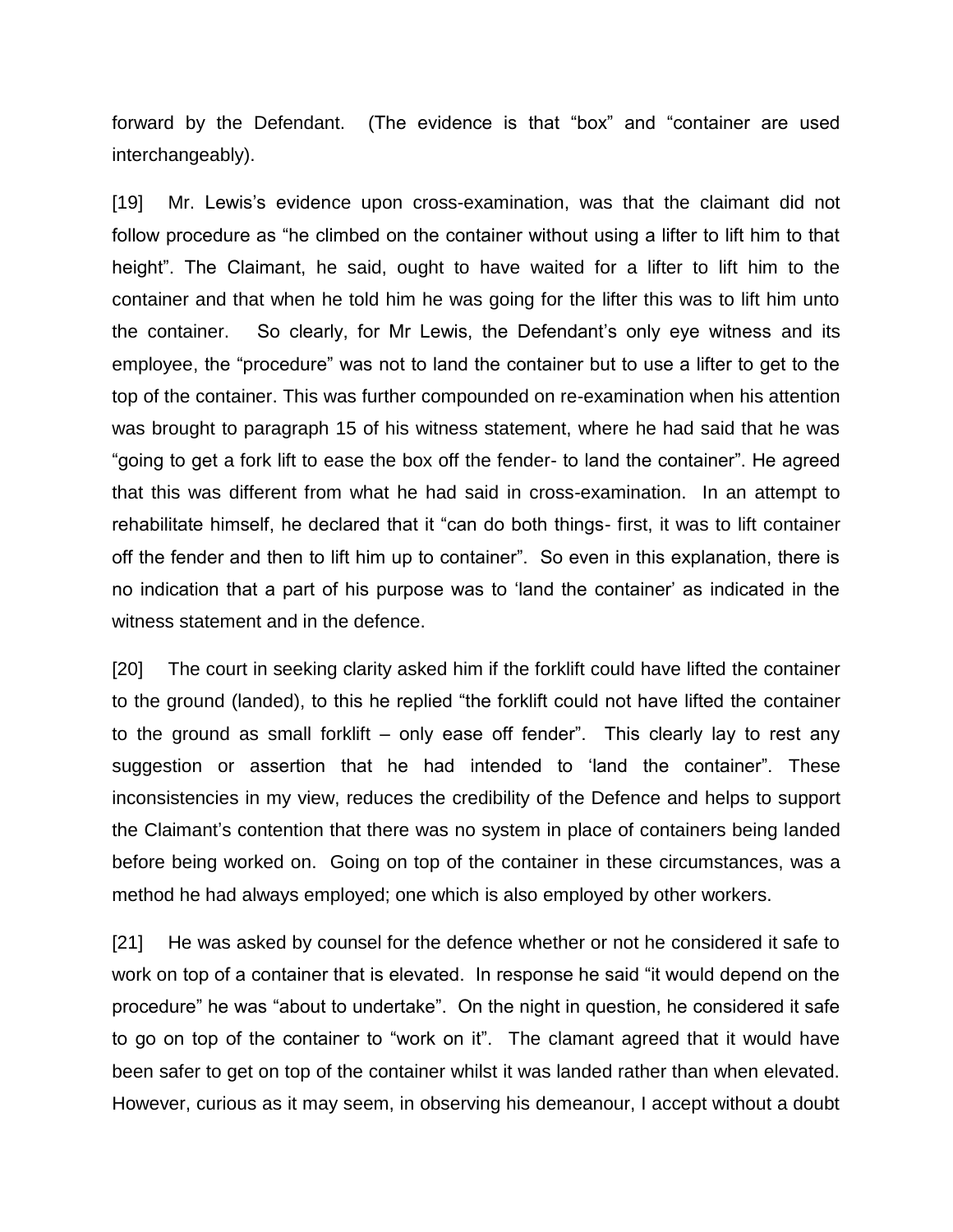that as he said, he was considering this for the first time through, as he said "his conversation now" (being questioned) with Defence Counsel "because it was such a simple procedure it never come into **our** thoughts." It is significant that he uses the word 'our' rather than 'my'. It is the view of this court that **"Where a practice of ignoring an obvious danger has grown up it is not reasonable to expect an individual workman to take the initiative in devising and using precautions. It is the duty of the employer to consider the situation, to devise a suitable system, to instruct his men what they must do, and to supply any implements that may be required".** Per Lord Reid, in General Cleaning Contractors ltd v Christmas H.L. 1952

[22] I accept the evidence of the Claimant that there was no policy in place that forbade him from working on a container whilst it was elevated. I do not accept that there was a policy in place which mandated that containers must be landed before a machine could be worked on. The container was about 10 ft in height. The landing of the container would have meant that, the Claimant in repairing areas located on the spreader of the stacker, would have been working at a significantly lower height than if the container was not landed and the degree of risk of injury reduced accordingly. This would have made a lot of difference in the circumstances of this case. In fact, there would have been no issue of the container plummeting to the ground. Further and or alternatively, if there was any such policy it was not implemented and strictly enforced; it was not the standard practice of the employees and would therefore amount to more or less the same as 'no safe system being in place' of landing containers before working on them.

[23] The evidence reveals that the Claimant in the operations that day went about his duties in the usual way. In addition, to failing to warn and provide notices to the Claimant, as stated above, I do not accept that there were safety policies in relation to not fixing the stacker whilst on an elevated container. In fact if there were any such safety policies, these were not adhered to as they were not at all implemented, monitored, controlled and insisted upon by the Defendant. These failings would also amount to a breach of the Defendant's duty to provide a safe system of working and exposed the Claimant to a significant risk of injury. Thus in **Schaasa Grant v Salva**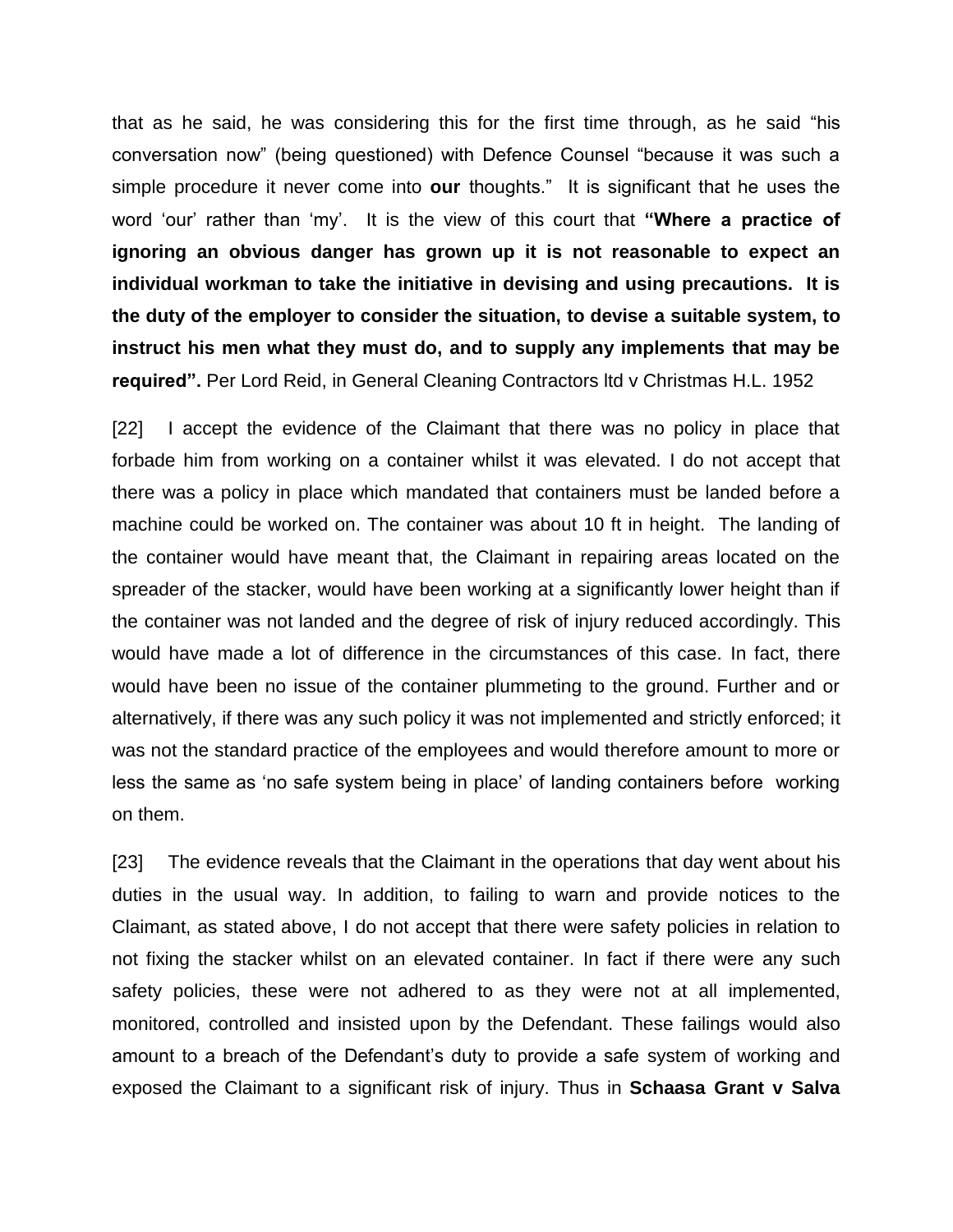**Dalwood and Jamaica Urban Transit Co. Ltd**. **ibid** Campbell J succinctly described the legal duty at common law of the employer in these terms:

# **"The common law places a duty on the employer to provide a safe system of work for his employee, and further to ensure that the system is adhered to". (emphasis supplied).**

## **Policy to use "lifter or Elevated Surface" to work at heights.**

[24] I find that working at elevated heights was permissible and that there is no contention otherwise. I accept that 'lifters and or elevated surfaces were provided. However the main issue of dispute, is whether there was a policy that a container should be landed before being worked on. The issue of whether there was provision and policy for a lifter or elevated surface to assist in getting to work at heights become significant in the context of the Defendant's allegations of contributory negligence. This is worth consideration, as even though the defence filed did not indicate such a policy, the witness, Mr lewis alluded to this in his evidence and therefore it is material before the Court for consideration.

[25] It is clear from the evidence that even the "lifter" or elevated surface or "man bucket" which was available for getting to heights, was often not used by employees and this is why the Claimant asserted in evidence that if it were to happen again he would not do anything differently and that the other employees did the same thing. Having these equipments available is almost worthless, without a strict safety policy making their use mandatory. Additionally, it is also a breach of the Defendant's duty to the Claimant in failing to ensure adherence to any safety policy, should one have existed, and results in him being exposed to a significant risk of injury. However, the Claimant must establish that this breach on the part of the Defendant led to the accident and to his injury. Similarly, the Defendant, must show that the Claimant's failure to use the lifter or elevated surface resulted in him carelessly exposing himself to a risk of injury resulting in the accident and his subsequent injuries. These are considered in the context of contributory negligence below.

## **Substitute/Replacement Stackers**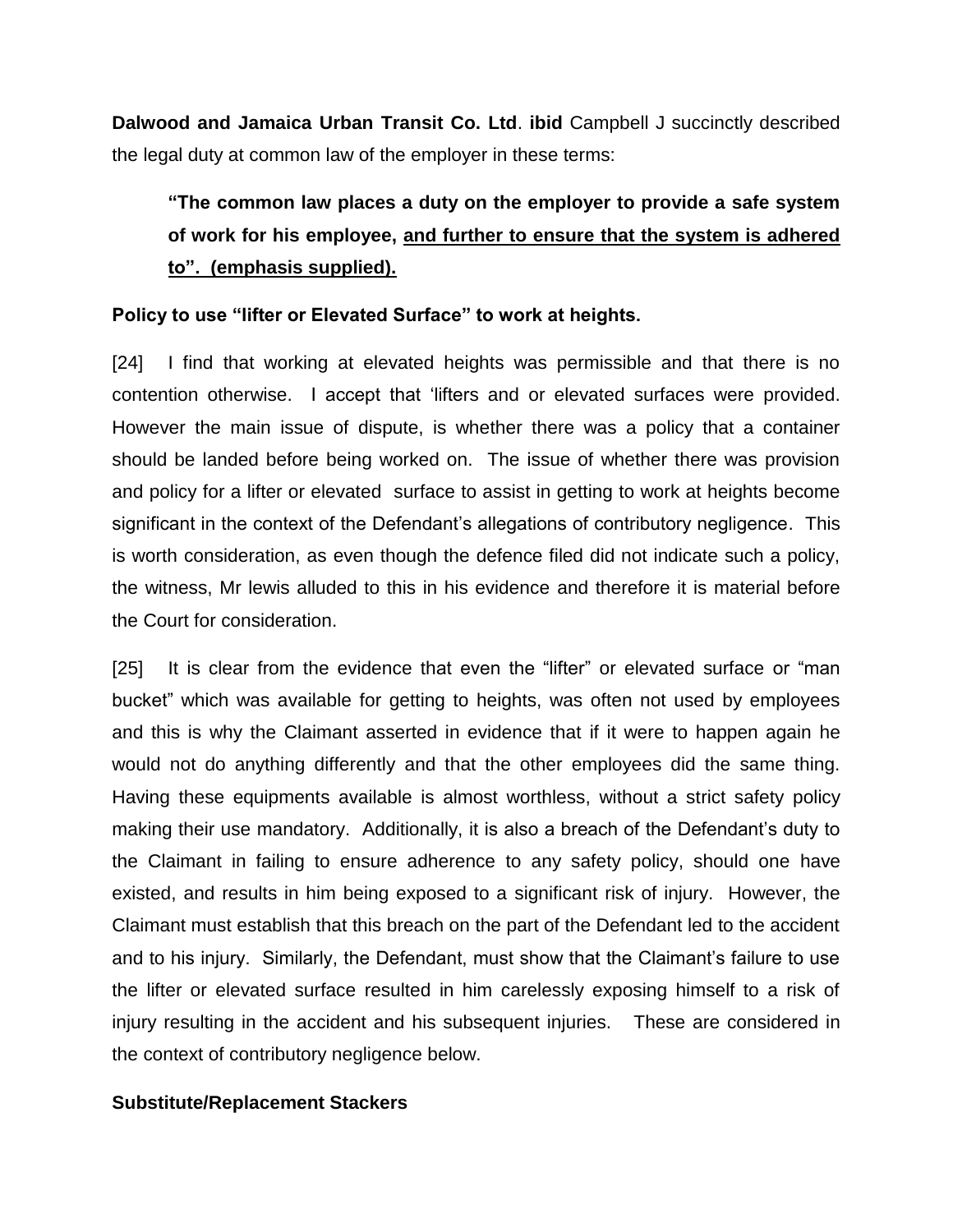[26] Clearly there must be a system of using a substitute stacker when a stacker is malfunctioning and to such a system the Claimant readily admitted. However this does not absolve the Defendant nor does it provide material for the charge of contributory negligence, because it is clear from the evidence of the Claimant, and I accept this, that the Container was on the stacker, it was required to be dispatched that night and a substitute stacker would not have assisted as the container could not come off. The claimant therefore set about doing his tasks in the way he had always done it, in order to get the employer's business done and to meet any deadline. In fact Mr. Lewis' s evidence lends support to this as he had intentions of getting the forklift but curiously this was to "ease the stacker off the fender". He too was focused on manipulating this container so it could get to its required destination. This did not involve removing the container to a substitute stacker as this was hindered by the malfunctioning of the number 15 stacker, which he had been using that night. In any event, the repair of the machine was the duty of the claimant. Using a substitute stacker would not have repaired the stacker that was malfunctioning. It is the Defendant's duty towards him whilst he performs his duty as a mechanic in carrying out the repairs which is the issue. There is no evidence that the claimant could not fix the stacker but proceeded to, rather than to get a substitute stacker. He set about fixing the stacker as he was required to. It was shortly after being on top of the container and attempting to fix the stacker that the accident happened.

#### **Training/Safety Managers/Safety Monitors**

[27] The Defendant's training of the Claimant was deficient. This training amounted to the reading of a stack of manuals on safety by employees, including the Claimant. There was no formal training which included safety rules and procedure. There was also no training either orally or by way of written material on the dangers of working on elevated surfaces, including an elevated container or on the wisdom of landing containers before working on them.

[28] I do not accept Mr. Bogle's evidence that there was safety managers at the Defendant's premises that would give safety information through safety monitors of a policy that a container must first be landed before any attempt is made by an employee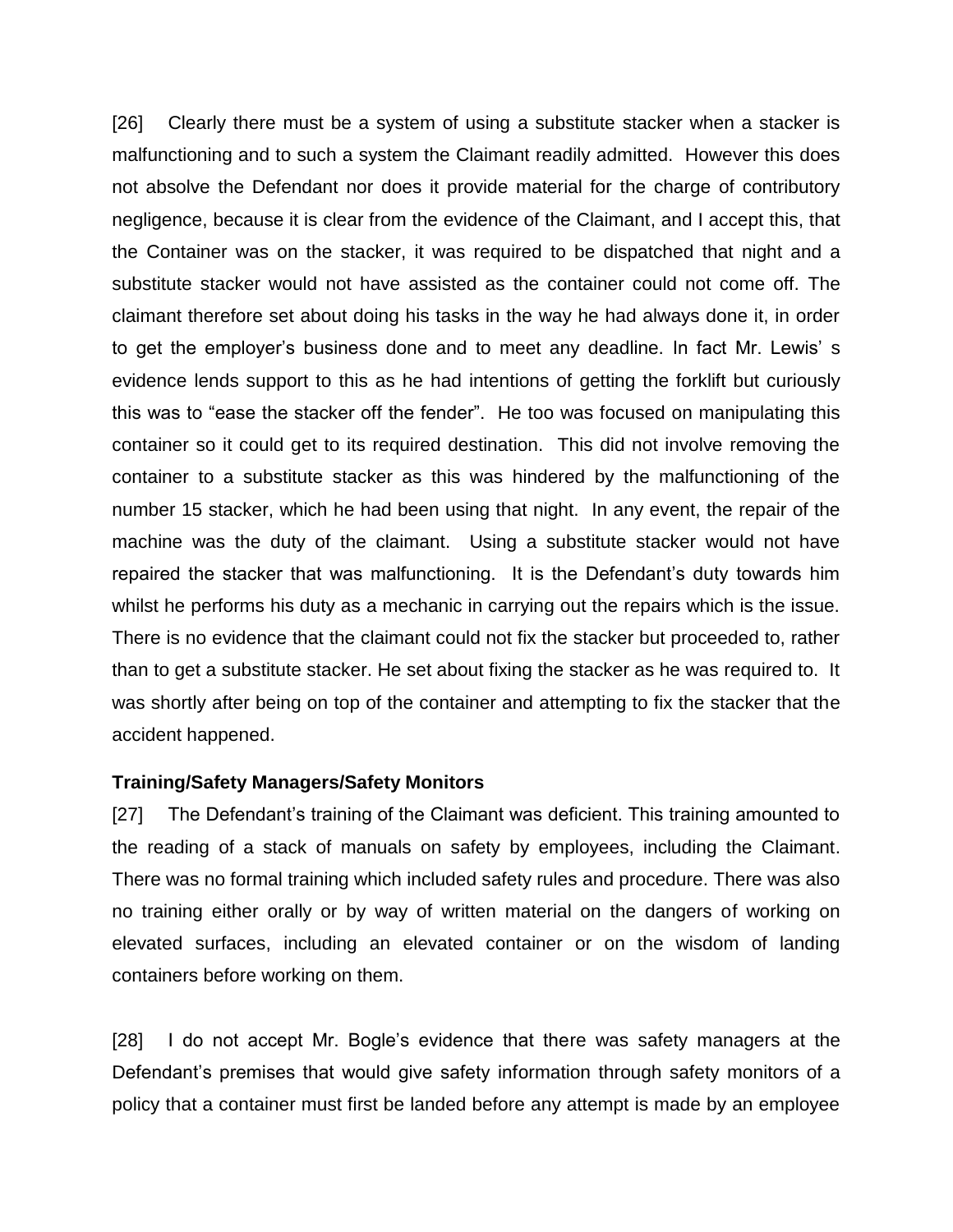to go on it for whatever reason. His evidence does not indicate that he was ever given such information; or that he was ever present when any such policy was being announced or disseminated. It is also curious that the defendant did not call any such safety manager or safety monitors to give evidence on its behalf.

[29] Mr. Bogle's evidence really amounted to little. He was not present at the time of the accident and so could not speak to it. His evidence in relation to the Defendant having safety managers and safety monitors carries little weight in the backdrop of the Claimant's clear and credible evidence that this was not so. He was not a safety manager or monitor and therefore unable to give sufficiently persuasive evidence that there was in place a policy about employees not going on a container before it was landed; that there was a method through which such a policy was disseminated and that this was in fact done.

[30] In view of the foregoing, it is clear that the Defendant was in breach of several aspects of their duty to provide a safe system of work. In failing to provide a safe system of work the Defendants failed in their common law duty to the Claimant. Speed v Thomas Swift & Co. Ltd. Ibid. This position was reiterated in **McDermid v Nash Dredging and Reclamation Co. Ltd. [1987] AC906. The House of Lords held that the Defendant's company was liable as the evidence showed that the Claimant was injured because no safe system of work was in operation. The employer had a duty to devise and ensure that there was a safe system of work in operation. This duty had not been fulfilled.**

[31] In providing a safe system of work, it is the employer's responsibility to ensure that the actual mode of conducting the work is safe. The Defendant, as employer has a duty to devise, institute and maintain a safe system of work. – This includes such things as how the job is laid out and the sequence in which the work is to be carried out. He is responsible for co-ordinating the Claimant's activities in any given operation, including the fixing of machinery at levels above the ground and in ensuring that containers are landed before any such work is carried out.

## **(iv) Provision of a Safe Place of Work**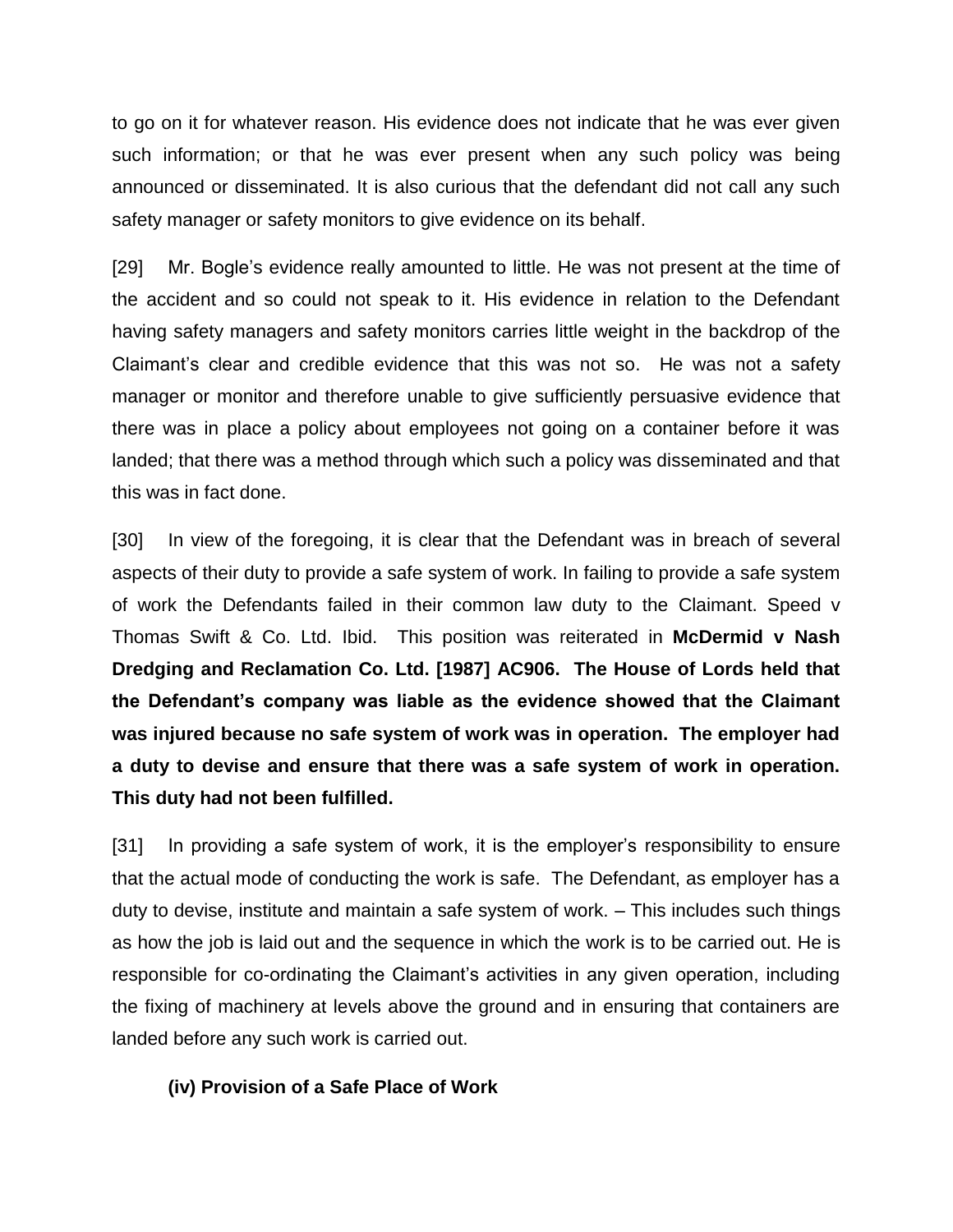[32] I do not find that there was sufficient evidence to establish that the Defendant failed to provide a safe place of work

#### **Contributory Negligence**

#### **The Accident**

[33] Mr. Lewis's evidence is that the container fell whilst the Claimant was on top of it. There is no clear evidence as to why it fell. The Claimant had asked Mr lewis to lower the container and instead it began to rise higher and higher. It is not clear whether this was a result of any action on the part of Mr Lewis or whether it was as a result of the malfunctioning of the stacker machine. In the circumstances it would have been difficult for the Claimant to provide this evidence. What he alleges is negligence which, in considering the particulars of negligence and the evidence amounts in essence to the Defendant, "employing a manifestly unsafe and dangerous system in the rectifying of its machinery". This renders the cause of the machinery plummeting to the ground almost insignificant. In any event, the evidence of the Defendant on this point was at the highest suggestive in nature. No concrete position was put forward. No engineer was called to explain this. As such the Court is only left with clear evidence that an accident occurred and that the Claimant was injured; that at the time the Claimant was repairing the Stacker whilst some 14-15ft off the ground. This accident could have occurred as a result of a variety of reasons and so 'res ipsa loquitor' is not being relied on nor does the evidence support it.

[34] The evidence suggests that the accident was as a result of the stacker malfunctioning or the actions of Mr. Lewis in the cabin of the stacker or of the Claimant simply falling or as the defendant suggests the claimant interfering with the solenoid motor box on the spreader. In either of these instances there is a clear and irresistible inference of negligence on the part of the Defendant as employer, whose employee was at the time, repairing one of its machines at an elevated height, without instructions or warnings or safety equipment to prevent or reduce the likelihood of a fall; or protective gear to reduce or guard against injury in the event of a fall. As her Ladyship, Harris JA opined in **Wayne Ann Holdings Ltd (T/A Superplus Food Stores) v Sandra Morgan**,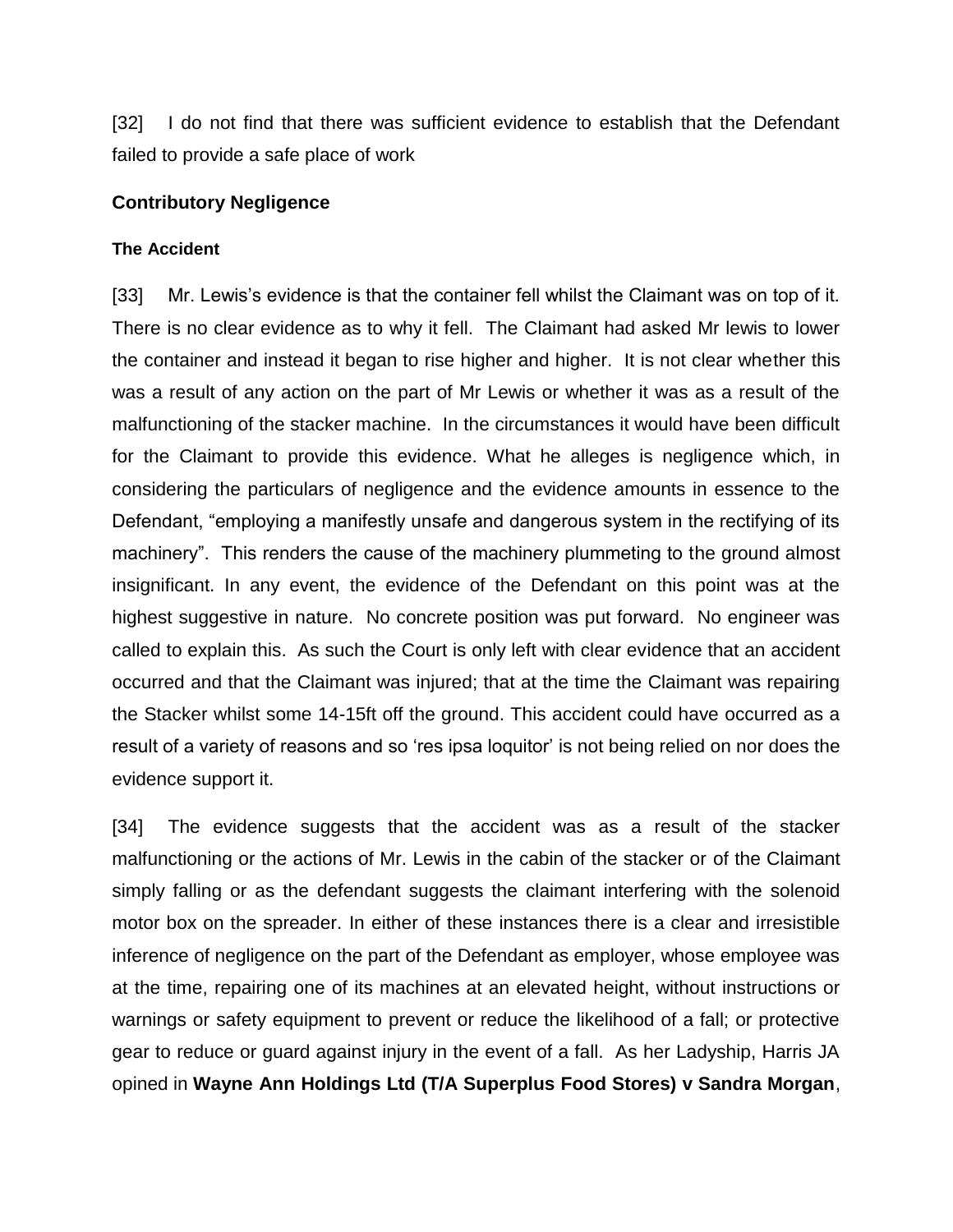**"A legal burden is placed on a claimant to prove negligence and not on a defendant to disprove it. If facts are proved which raise a prima facie inference that an accident resulted from the failure of the Defendant to exercise reasonable care, then the Claimant's action will succeed unless the Defendant provides an explanation which is sufficient to displace the prima facie inference that he had failed to take reasonable care".** SCCA 73/09.

[35] Of course, the container, if it fell, would have fallen due to some reason. The issue however, is not that it fell, but that it fell while the claimant was on top of it. This begs the big question, whether he should have been on it? That is whether he was exposed to a significant risk of injury when working on the stacker by standing on the container at such an elevated height? He clearly was! Therefore, this is followed by the questions, whether, any risk of injury to which he was exposed was one which was avoidable or could have been reduced or prevented; and if so, whether this was the full responsibility of the Defendant or both the Claimant and the Defendant. The circumstance surrounding their conduct is crucial to having these questions answered.

[36] As Counsel for the Claimant submits, it is a question of fact to be determined by the evidence whether the Defendant having breached its common law duty of care as an employer to the Claimant is solely responsible for the injuries sustained by him. The Claimant would be contributory negligent if he ought reasonable to have foreseen that, if he did not act as a reasonable prudent man, he might come to some harm. As Lord Ellenborough, in Butterfield v Forester (1809\_ 1 East at 61 said, "*One person being at fault will not dispense with another using ordinary care for himself."* 

[37] The Defendant has asserted that the Claimant was contributory negligent. It therefore has a duty to provide evidence from which this court can accept on a balance of probabilities that this is so. So not only is the Defendant required to specifically plead contributory negligence, he must also prove:

> (1) that the injury of which the Claimant complains resulted from the particular risk to which the Claimant exposed himself by virtue of his own negligence.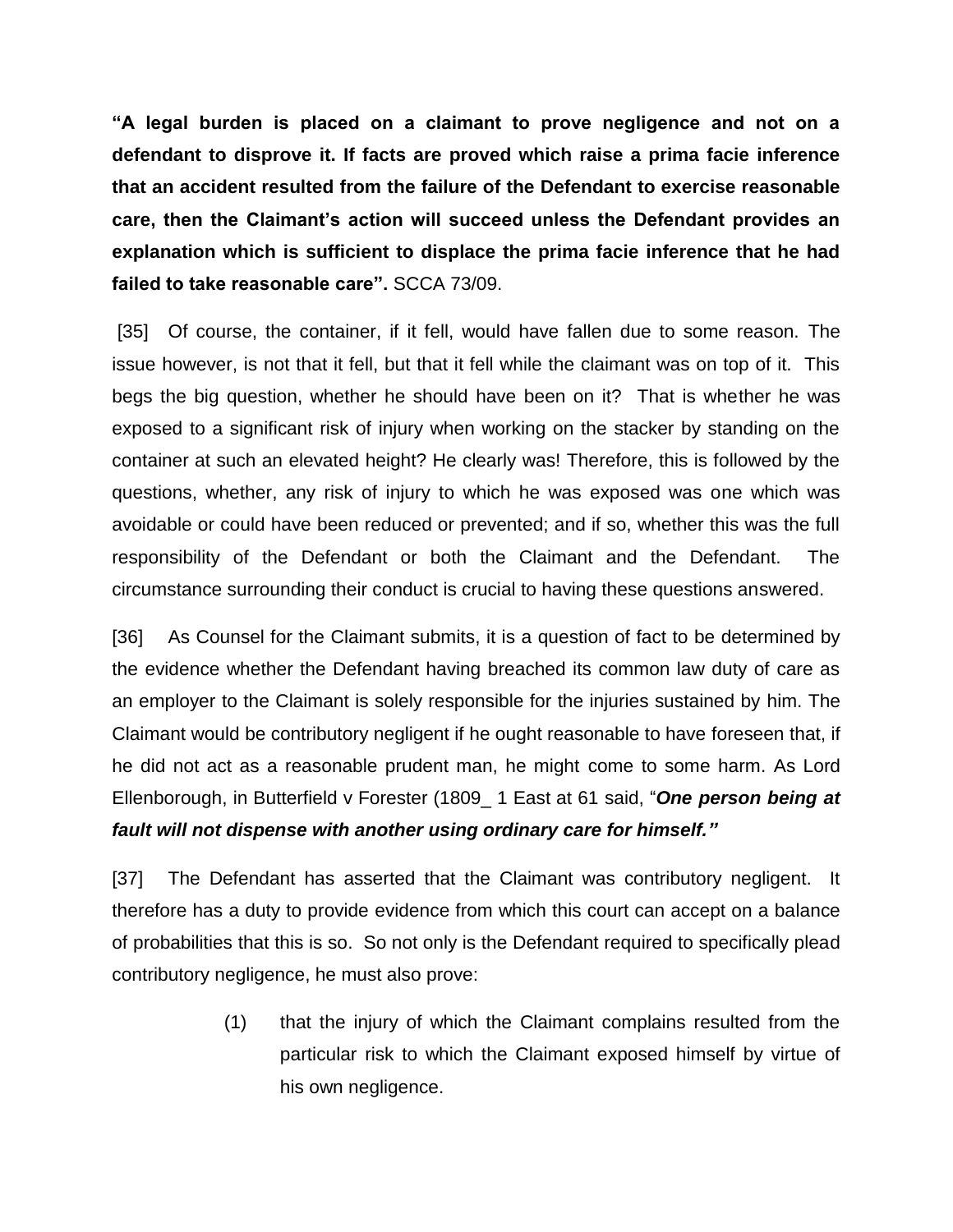The particulars of the Claimant's negligence alleged by the Defendant are as follows:

- a) Climbing on top of a malfunctioning container at a time when, at a place where and in a manner which was manifestly dangerous and unsafe so to do.
- b) Instructing L. Lewis who was going to get a forklift to land the container safely on the ground, to return to stacker No. 15 to assist him while he was working in the sensor box.
- c) Working on the malfunctioning container box in a manner which was dangerous and unsafe so to do.
- d) Failing to request assistance and/or instructions.
- e) Causing the container to plummet suddenly to the ground.
- f) Causing his own fall from the said container.
- g) On his own initiative and without instructions from any other person climbing on the container.
- h) Failing to appreciate the dangers involved in climbing on the top of the malfunctioning container.
- i) Failing to do the requisite checks and inspection before climbing on top of the container.
- j) Failing to pause, seek assistance or instructions or otherwise so to conduct himself as to avoid causing his fall from the container.
- k) Exposing himself to risk of injury.

[38] It is a question of fact whether any negligence of the Claimant is so entangled or intertwined with the state of affairs which came about as a result of the Defendant's negligence so as to make the negligence of both contributory causes to the accident **Henley v Cameron** [1949} LJR 989. So in order to establish the defence of contributory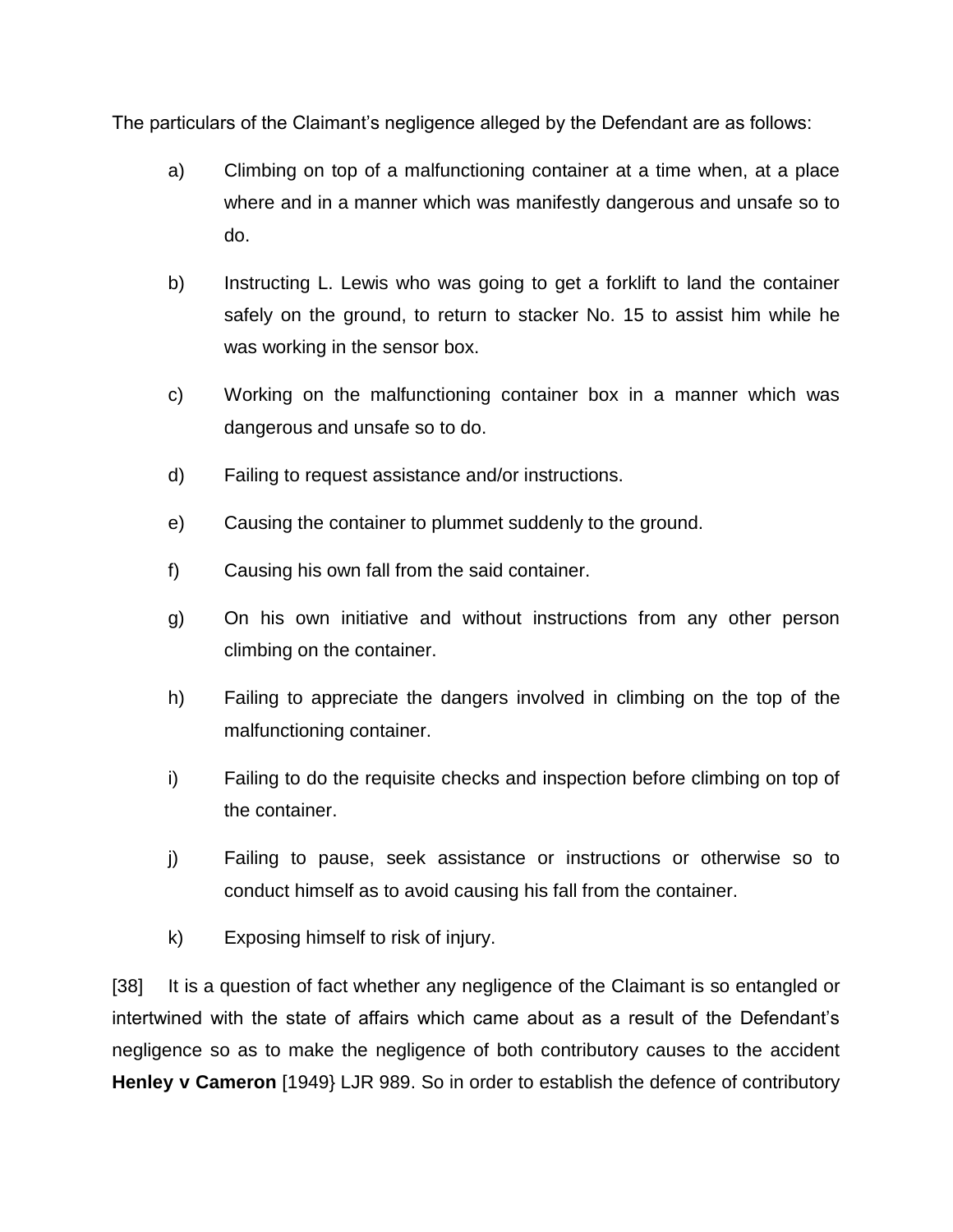negligence, the Defendant is required **"to prove to the satisfaction of the jury [tribunal of fact] that the injured party [the Claimant] did not in his own interest take reasonable care of himself and contributed by this want of care, to his own injury"** – Nance v British Colombia Electric Rly Co. Ltd [1951] AC 601, at 611 per Viscount Simon.

[39] Lord Denning in **Hones v Livox Quarries Ltd**. (1952) 2 QB608 AT 615 described contributory negligence in the following terms:

# *"A person is guilty of contributory negligence if he ought reasonably to have foreseen that, if he did not act as a reasonable prudent man, he might hurt himself".*

[40] Did the Claimant fail to take reasonable care for his own safety at the material time and thereby contributed to the accident and his resulting injury, damage and loss? Did he fail to act as a reasonable prudent man? If so, would he have reasonably foreseen that as a consequence, he might hurt himself?

[41] The Defendant submits that it is in direct disobedience of their policy that the Claimant stopped Mr. Lewis from retrieving a forklift to lower the container or elevating him to work on it and instead climbed onto the container. The claimant readily admitted that on the night in question, Mr. Lewis, the driver of the subject stacker had told him that he was going to get another machine to elevate him to the container.

[42] In addition, they contend, although the Claimant was not aware what the problem was with the stackers, rather than using available substitute stacker, he opted instead to climbing the malfunctioning stacker and on to the container – It contends that at this time he was 15ft off the ground, "standing on a suspended container knowing fully well that the stacker which was suspending the container was malfunctioning". Although the Claimant gave evidence that he could not recall ever coming across a problem with a stacker and not being able to fix it, he clearly indicated that in such a situation, the procedure would have been to withdraw that particular machine from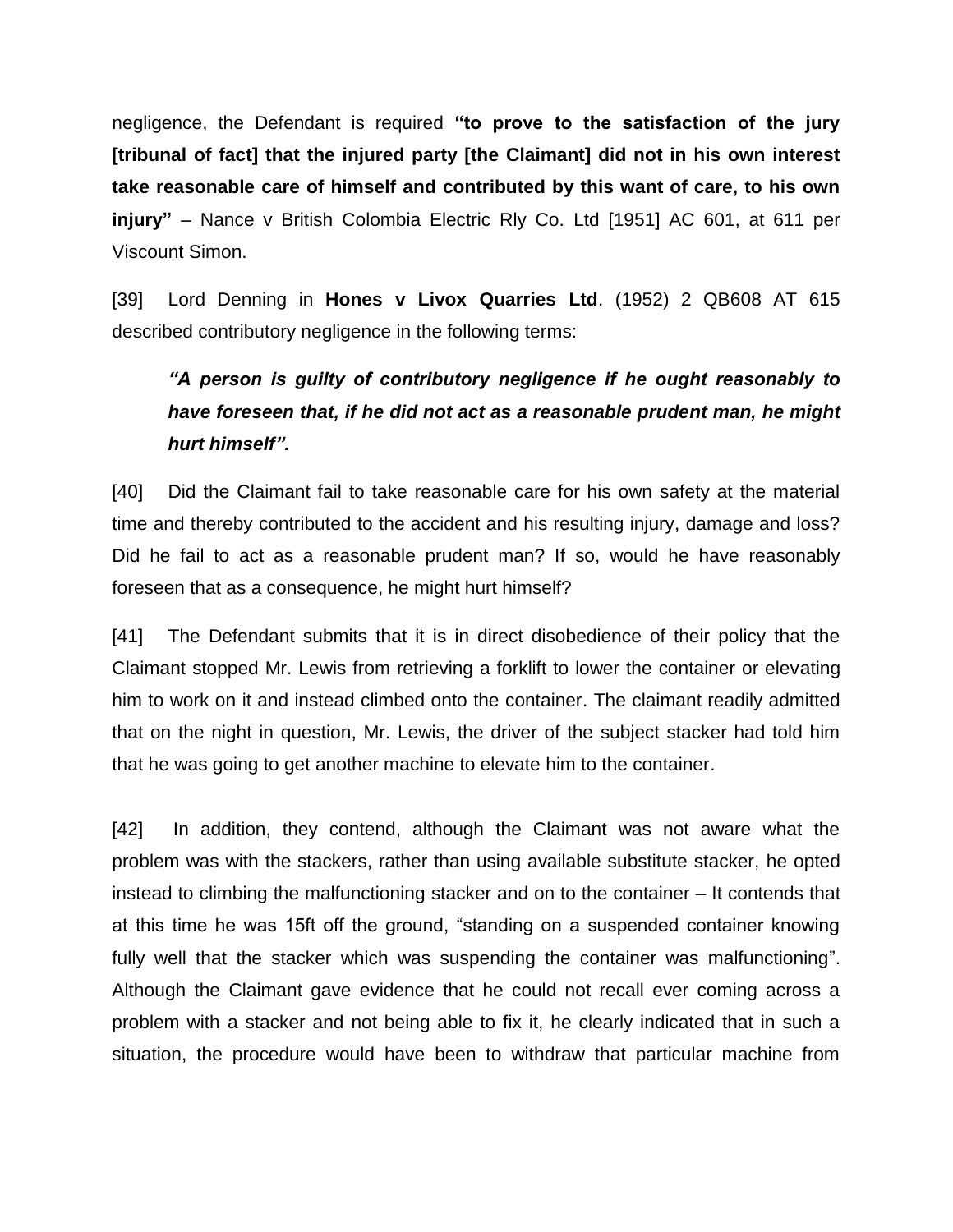operation and reissue another one. That Defendant did have a system in place where if a stocker machine was malfunctioning a substitute machine would be used.

[43] However, not only was the claimant not faced with such a problem; a substitute stacker machine would not have solved the problem because "that night the box was needed for trans shipment (and so) it needed to come off". Due to this, the claimant formed the view that the machine had to be fixed. "the box would not be released as slewing function wasn't working". I accept that a substitute stocker in these circumstances would not have resolved the problem.

[44] The problem that the Claimant was faced with, and which in line with his duties he was required to fix, was to get the slewing function working. This was an imperative, because if this problem was not fixed, not only could the container not be slewed to the right; neither could it be released so that it could be put on a replacement stocker in order to meet the trans shipment requirement of that night. In those circumstances the Claimant did what he felt he had to do, in the way he has always done it. i.e. climb unto the container to fix the slewing function, so that the container could be conveyed to wherever it needed to go for trans shipment.

[45] I accept that although on the face of it, it appears that the claimant failed to take account for his own safety when he climbed on to the container, in these circumstances he was merely following the practice in place and carrying out his work in the usual way practiced by his fellow employees and condoned by his employer. – When it was suggested to him that he had failed to take account for his own safety, his poignant response was "I don't agree because I'm not the only shift mechanic that use the same procedure". It is my view that this way of working was a common practice among the employees.

[46] I accept the Claimant's evidence that in fact the container could not come off the stacker as the slewing function was malfunctioning. In these circumstances, the safety of the claimant depended on either the provision of equipment to protect him whilst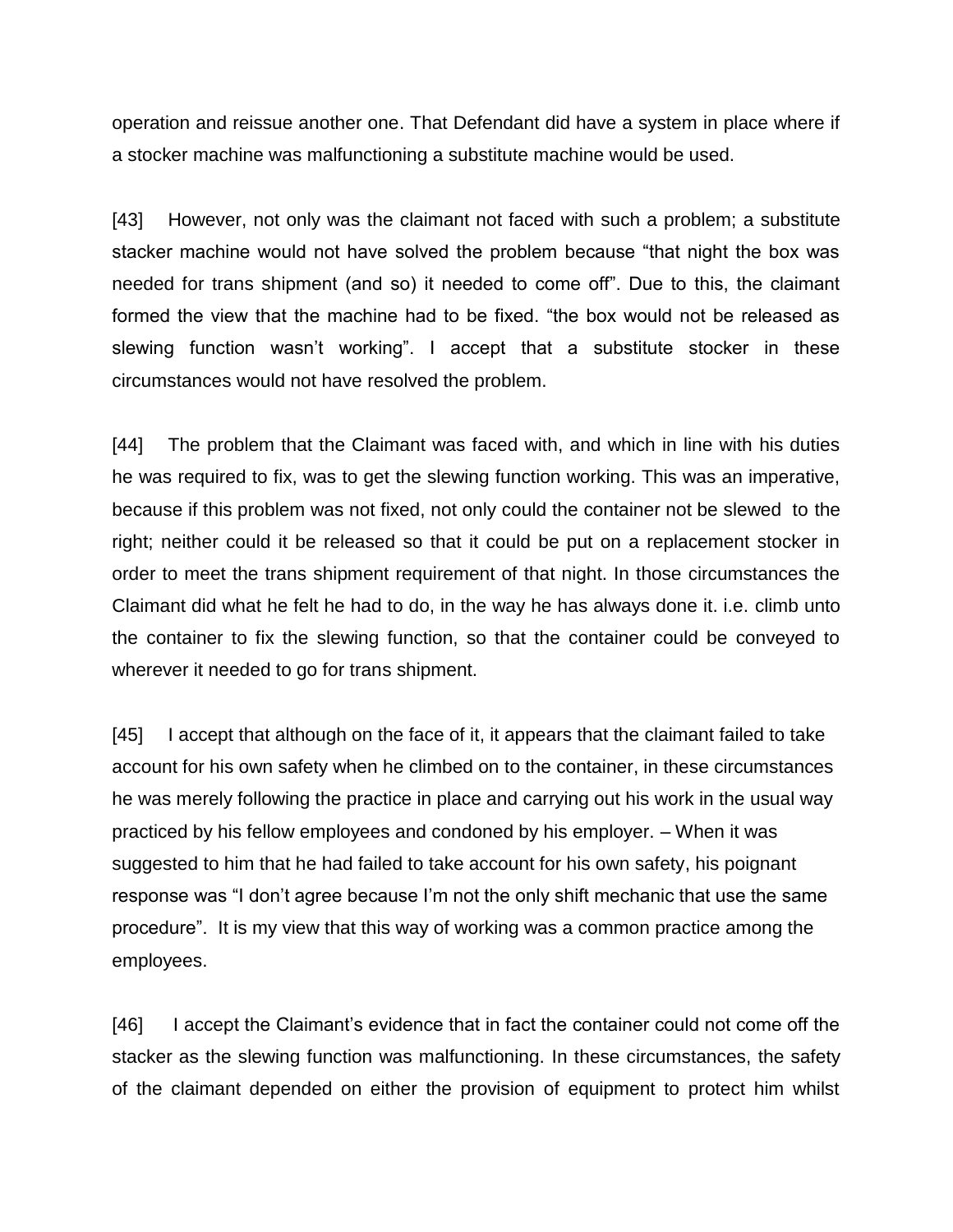working on the stacker in the specific area in which repair was required; or by ensuring that the container was "landed" on the ground before any repair was carried out.

[47] The degree of any negligence, if any, attributed to the Claimant might be affected by whether in fact Mr. Lewis's intention to get the forklift was to lower the container or to elevate him to work on it. If in fact it was to "ease" the forklift off the fender, or to lift him to the top of the container, then perhaps as the Claimant asserted "it would not have made much difference" and therefore his refusal to wait for it inconsequential. For the reasons stated previously, I find that it was Mr Lewis's intention to retrieve the forklift was for the purpose of easing the container off the fender and or to lift the claimant to the top of the container. It was not to lower the container for the Claimant to work on it.

[48] It is also important to note that the claimant did not fall whilst climbing on to the container and therefore being assisted to the appropriate height would not have prevented or reduced the risk of injury, in the circumstances in which he received his injuries. Any carelessness on his part in climbing unto the container and not using a 'lifter or elevated surface' did not result in the accident, nor the injuries sustained

[49] The evidence indicates that using a lifter or elevated surface would only have made a difference if the claimant would have been able to work on the solenoid motor located in the middle of the spreader bar from the elevated surface/lifter. If he was able to do so, then clearly, some liability would be attached to him for not using this and forging ahead with little regard for his safety, in circumstances where he should have foreseen that he might come to some harm by standing on the container rather than the elevated surface, which he accepts was provided for use for employees.

[50] It is clear from the evidence accepted by this court, that there were no special equipment or procedure provided to assist to get to the area in the middle of the spreader for the purpose of repair. The usual way for the mechanics to carry out repairs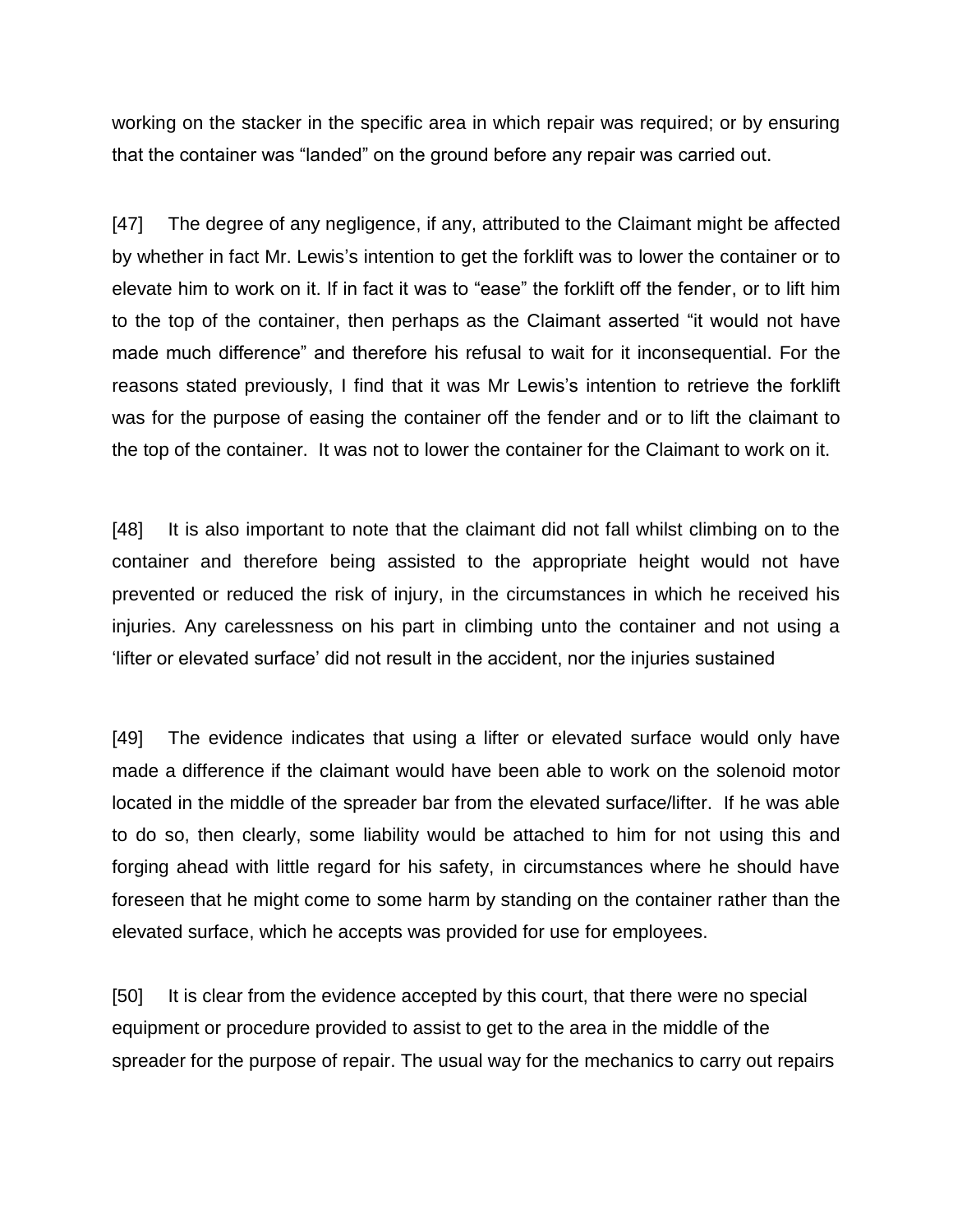in this area of the spreader was to climb unto the container to access the motor solenoid.

[51] In order for the claimant to get to the area, he stepped up on to the front of the stacker, the container was then lowered, and he then jumped on to the container. He admits that to be provided with another equipment to get to the top of the container, was a safe way to get there. However, I note that his evidence (as stated earlier) is that the use of an elevated surface is sometimes used to get to heights but in this instance, he needed to get to the area containing the slewing motor solenoid and that the elevated surface would not have assisted him for this purpose.

[52] In fact it is clear from his evidence that it is not the fact that he had not used another equipment to get to the top of the container which was the cause of the accident. Based on his evidence, even if he had used the elevated surface to reach to the top of the container, he would still need to come off the elevated surface and unto the container to reach the area in the middle of the spreader bar, which contained the slewing motor solenoid that he intended to fix. In these circumstances, the defendant has failed to satisfy me as to paragraphs (a) and (b) of their particulars of the Claimant's negligence.

[53] Of course if it would have been safer for the container to be landed to climb on it, it follows that it would have been safer for it to be landed to work on it. However if there was no such system in place, the claimant as an employee is not expected to devise his own system of working. The employer is required to provide such a system and to ensure it is adhered to. It is my view that the Claimant did not think of it prior to the thought provoking questions being asked of him by counsel for the Defence, because this was not the standard way of working and this is why the Claimant without hesitation and in a very convincing and completely uncontrived manner declared "it never come into our thoughts".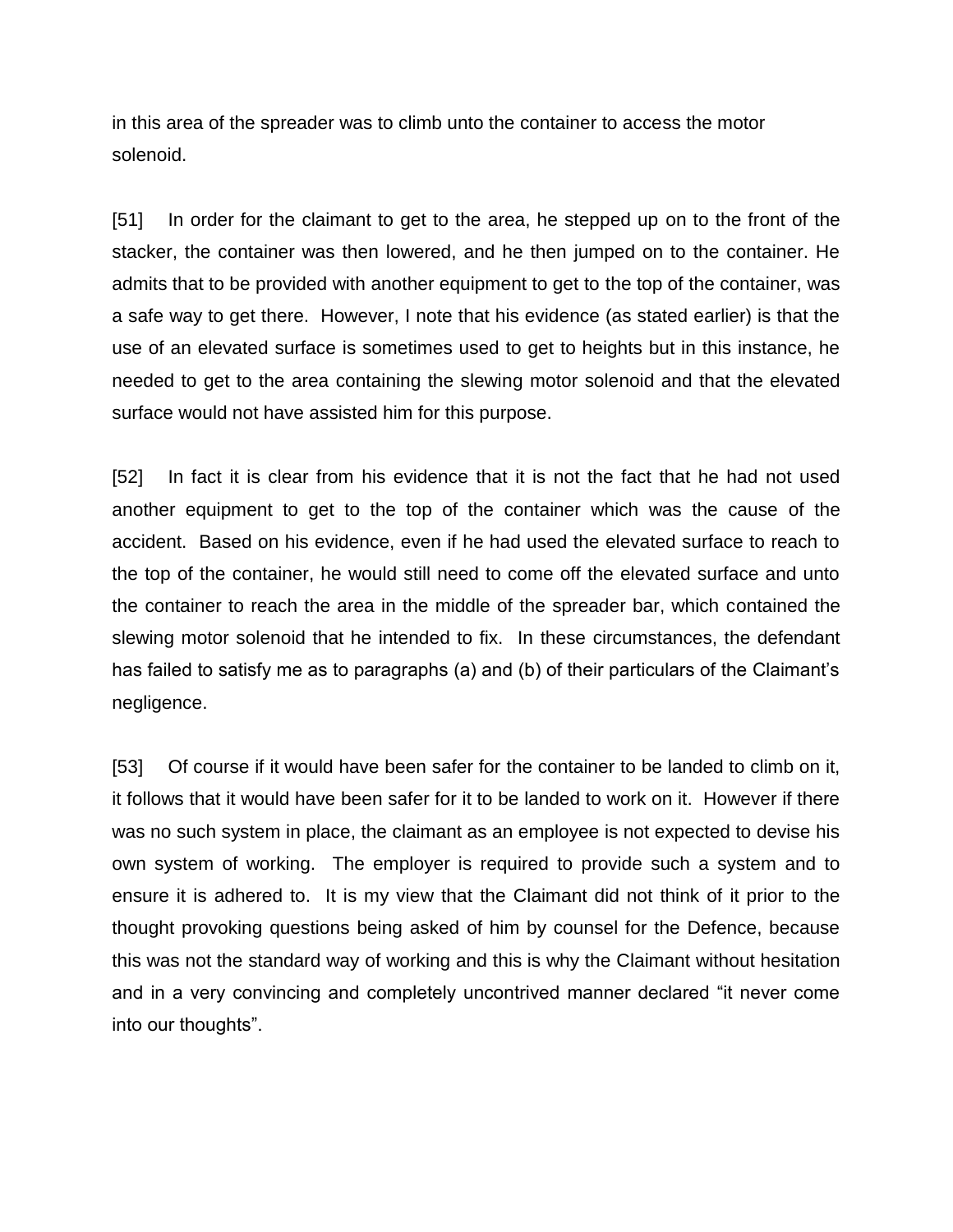[54] Whilst I accept that the Claimant cannot speak of what or what does not come to the thoughts of others, this statement is accepted as an indication that this is the standard practice and that other employees did the same.

[55] The Claimant agreed in evidence that the stacker is a man made machine and could therefore malfunction. Furthermore he agreed with the suggestion that it would have been safer to land the container than to get on top of it whilst elevated. The Defendant therefore submits that in those circumstances the Claimant fully appreciated the risk but nevertheless opted to run the risk in total disregard for his own safety. Consequently, they assert, that he was therefore contributory negligent in the circumstances. My findings in relation to this are to be found above. The Claimant's appreciation of the risk was clearly blurred by repetition.

[56] This was the way he and the other employees had always performed this task. His cross examination was his 'eye opener' as 'it was a simple procedure' and this is the way the employees 'had always done it'. It was the procedure in place and one which he automatically followed. This finding dispenses with paragraph (c) of the defendant's particulars of negligence. Paragraph (d) has been dispensed with by my findings above as to inadequate supervision. I also find that the task at hand was considered by the Claimant to be simple and routine so there would have been no requirement for assistance and or instructions. If the defendant contends otherwise, it has failed to provide any evidence to support this.

[57] The Claimant stated that at the time he got on top of the container it was fourteen (14) feet above ground – "It was not at twenty (20) feet". I accept that it is whilst he was on the container that it was raised. The claimant asked the operator, Mr. Lewis to operate the slewing function so that he could find the solenoid and release it with a small screwdriver but instead the container was raised and "I found it going higher and higher". The next thing he realised was that he was at the Kingston public Hospital.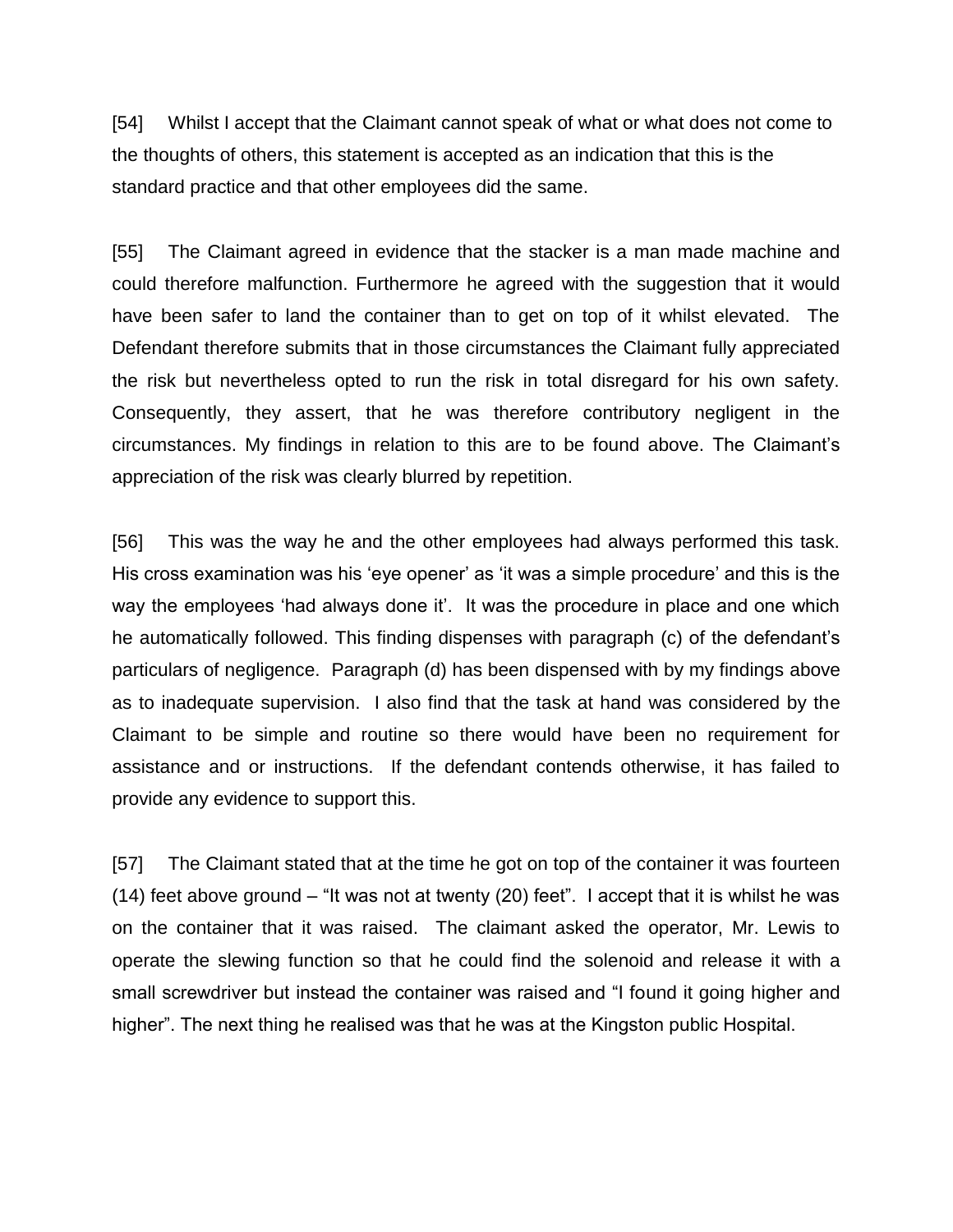There is therefore no evidence to support paragraphs (e) and (f) that the Claimant 'caused the container to plummet suddenly to the ground and that he caused his own fall. Accordingly, the Defendant has failed to satisfy me as to these.

[58] I accept that as outlined in paragraph (g) the Claimant "on his own initiative and without instructions from any other person" climbed on the said container. However, I do not believe that in the circumstances this made him contributory negligent. Firstly, there was inadequate supervision. Secondly, the claimant followed normal procedure for what he considered to be a routine and simple task. He was as the defendants contend an experienced mechanic. It would not be reasonable to expect him to seek instructions in performing simple tasks. This clearly was not the practice. The real issue is that he was not only following his initiative, but was doing so in the context of what he considered to be the 'norm' and this was the standard way of working.

[59] It is the Claimant's evidence that he did not consider it dangerous to go on top of the elevated container even though he was told that the stacker was not working. The claimant was told that the stacker was not slewing and not that it could not lift the container or control the container to the ground. Clearly therefore, the claimant would not have been anticipating that the container would or could plummet to the ground. His clear evidence is that Mr. Lewis had told him the stacker was not slewing to the right. He described slewing as the moving of the container from left to right or vice versa. This is particularly, true as the Claimant explained that after having been told of the malfunctioning based on his experience he knew what the problem was before he went on the stacker.

[60] In addition he had never experienced a stacker dropping a container without the operator engaging the controls to release the container. He was not able to confirm that the stacker had dropped the container. It is not disputed that the stacker has a safety feature which prevented the accidental release of the container. In fact it is particularly significant to note that even given the backdrop of the accident the claimant's evidence when asked if he was to do anything differently, what would he have done differently is that he would not have done anything differently ---- "All the mechanics do it the same".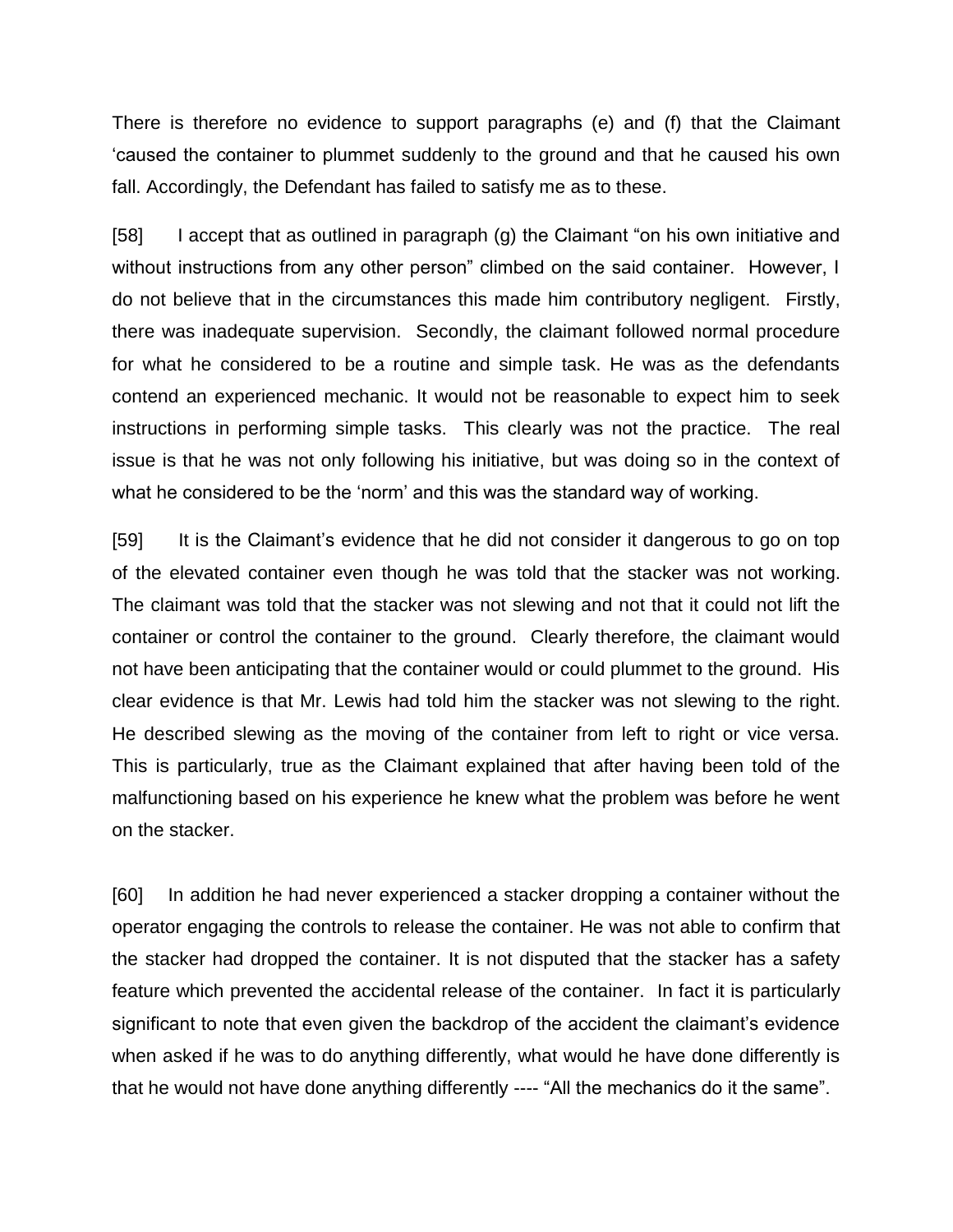[61] I accept this evidence as an indication that in fact this was the normal or usual way of carrying out the type of repair that was involved that night. In these circumstances, the claimant could not reasonably be expected to foresee that the risk taken by him in attempting to repair the stacker from on top of the container would result in him being harmed. Furthermore, if this is the normal procedure and the Defendant had failed to implement a safe method of carrying out this task, then the claimant as employee cannot be faulted for carrying out the procedure in the way that has been set and followed by employees. He is not and should not be expected to devise his own method of work.

[62] He agrees that he was aware that the solenoid could malfunction and readily admits that he knew that it was malfunctioning before he went on top of the container. In fact this is why he went up there. It is his evidence that he is able to predict the slewing action of the stacker even when the solenoid is malfunctioning. This he says is "because all hydraulic functions of the machine are switched on and off by the electrical solenoid". He does agree that if the electrical solenoid malfunctions it could affect the hydraulic function. The claimant went on to say that this was something he was aware of before he went unto the container – But he says "All hydraulic functions are switched on and off by the solenoid. The operator controls the switch for the solenoid". The inference being that he would not in all the circumstances expect the container to plummet to the ground of its own accord

[63] He states that not only has he not experienced a container falling of its own accord, but also denies that if the solenoid which controls the hydraulics for the twist locks malfunction, this could result in the stacker releasing the container. This evidence is supported by the Defendant's witnesses. It is clear from the evidence that there was a safety feature, which required an operator to release the container for it to be released. Nevertheless the possibility of a fall from an elevated container was a reasonable foreseeable danger which the defendant ought to have safe guard against by at least the provision of safety measures and policies such as the landing of the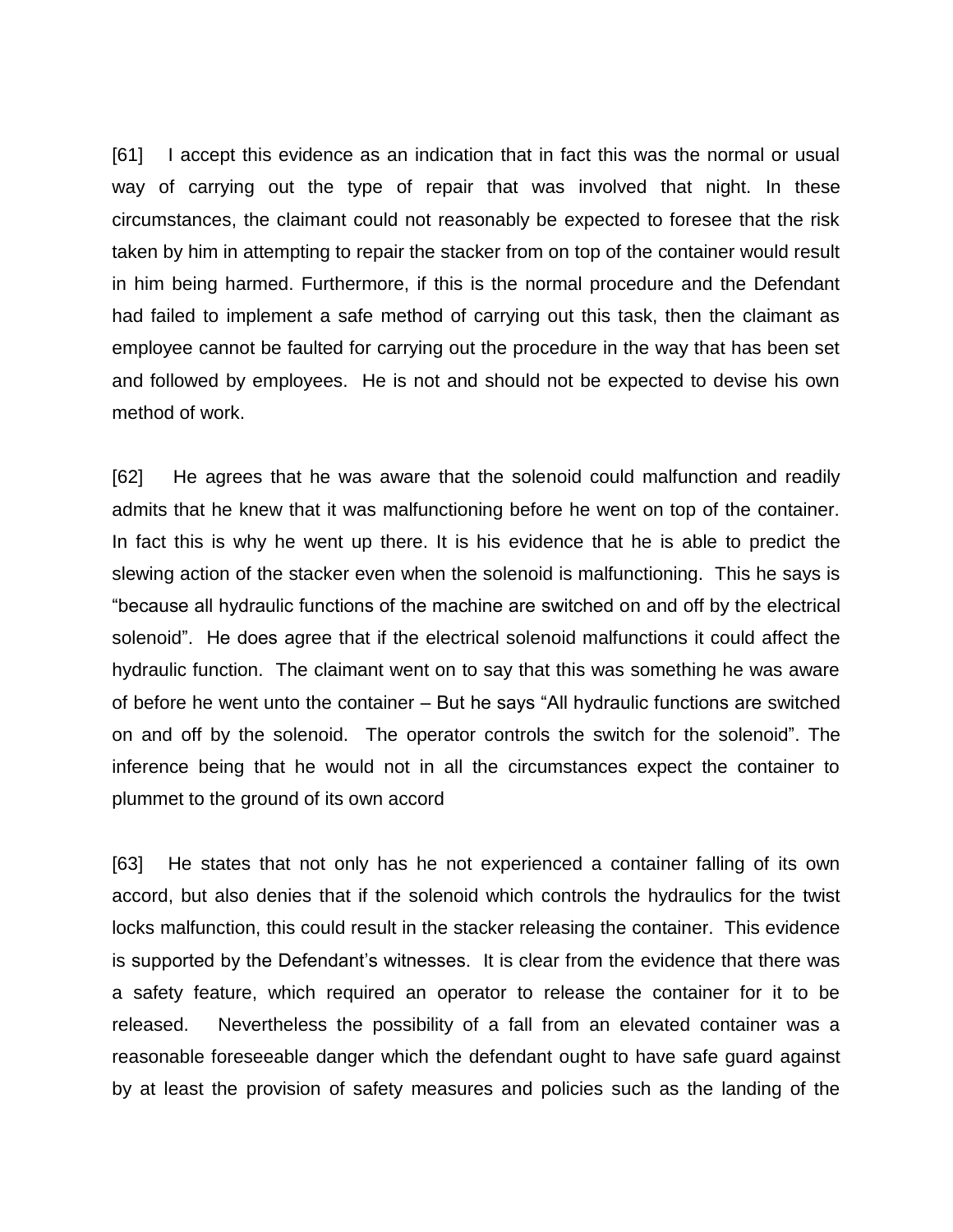containers before working on them. It is not disputed that the container plummeted some twenty (20) feet to the ground. Even if there was a possibility that the container could be released by a malfunctioning solenoid, there is no evidence that this is in fact what happened or possibly happened.

[64] If in fact the container plummeted of its own accord, in these circumstances, it is my view that the Claimant's appreciation of any such danger hinges on a safe procedure being in place and on the issuing of warnings and notices. Otherwise, the claimant has only adopted the way of working that existed in the employer's organization and he cannot be faulted for it. I therefore find that the Defendant has not established the particulars of negligence listed at paragraphs  $(i) - (k)$ .

[65] The container being landed to prevent it from plummeting or falling would have made a material difference to the circumstances of this case or alternatively, some sort of safety harness which would allow for the claimant to work at that height with access to the motor solenoid area of the spreader bar, whilst on the container but properly secured. The defence's position is that there was a policy for the container to be landed and that this was breached by the Claimant. I find that this was not so.

[66] *In Pitters v Haughton (1978) 16 JLR 100, Carey, J, in considering the issue of contributory negligence considered that the facts of the particular case showed that "the plaintiff did deliberately place her hand where it became caught. It was a risky thing. It was a risk which the Defendant was required, however, to guard against. A measure of criticism can forcibly be suggested against the plaintiff's conduct. I have nevertheless come to the conclusion that any deficiencies on Miss Pitters part fall short of the negligent conduct required in the case of a workman where breach of statutory duty is concerned. She should be absolved from any responsibility. I so hold. It was the failure to fence securely which was the failure to fence securely which was the cause of the accident and not the plaintiffs' misguided, albeit risky act of placing her right hand in the position she did".*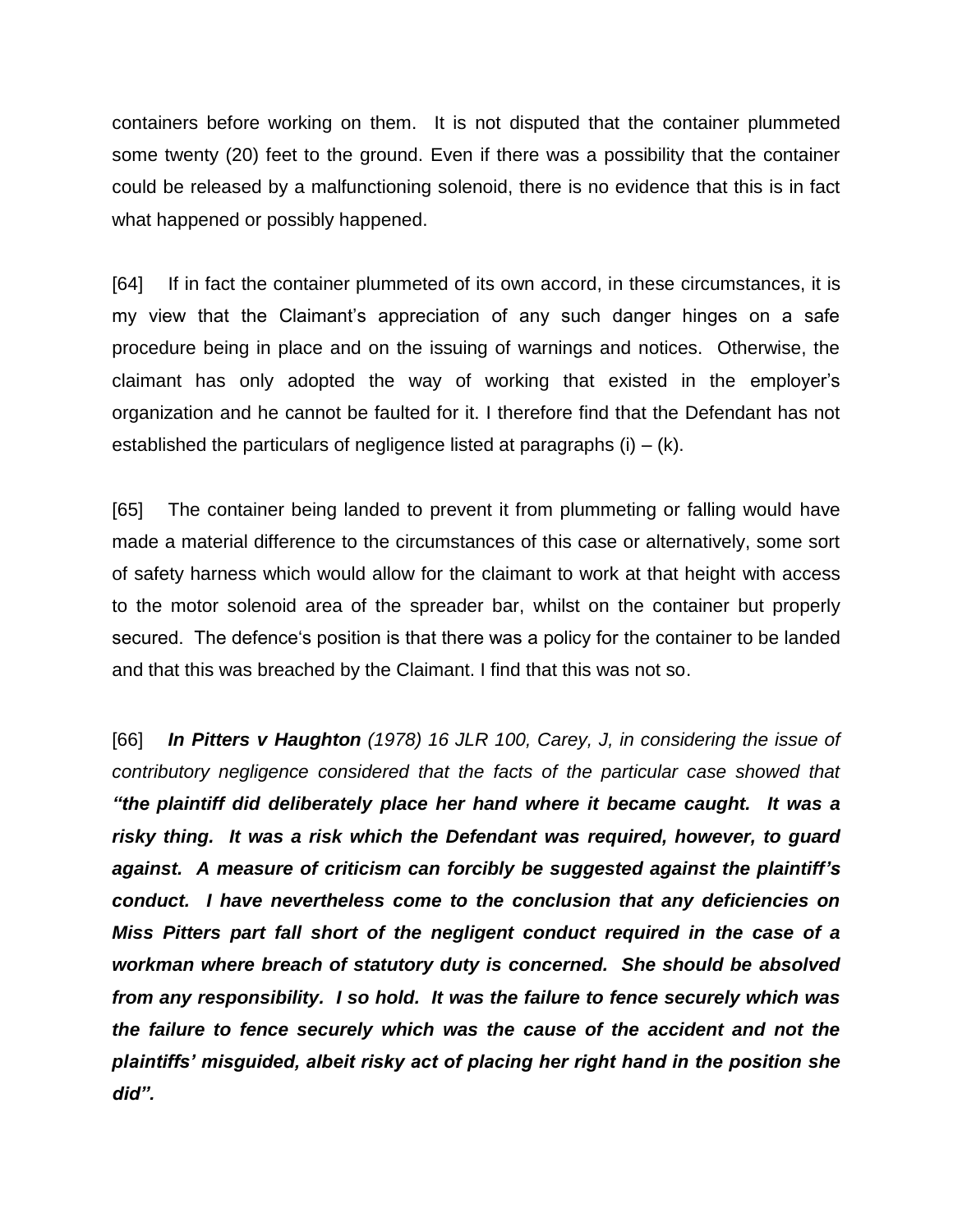[67] Although this case involved an employer's breach of statutory duty, it is nevertheless applicable as there is a duty on the Defendant to 'guard against risk', to protect his employees as far as reasonably practicable against reasonably foreseeable harm. If he fails to do this then he is in breach of his duty to that employee. The Defendant failed to guard against the risk of the claimant falling whilst on top of the container. A reasonable practicable precaution would have been to have a safety policy about landing containers before working on them or on the stacker. The risk of falling or an accident at that height would have been reasonably foreseeable. The risk of serious injury as a result, would also have been reasonably foreseeable. The claimant's voluntary exposure to that risk was as a result of doing his job the way it has always been done due to the lack of an adequate and safe system of work being in place.

[68] **Speed v Thomas Swift and Company Limited Ibid** - Succinctly stated the principle that "*an employer's duty to provide a safe system of working must be considered in relation to the circumstances of each particular job...". This I fully* endorse.

[69] It is my view that the Claimant's injuries are as a result of the Defendant's failure to provide and maintain a proper system of working as distinct from a casual departure from a proper system owing to the negligence of the Claimant.

[70] This was a special circumstance, which easily lent itself to a foreseeable risk of injury. The Defendants ought to have foreseen this and taken steps to alleviate or reduce the risk accordingly. This would at least have required an established and strict policy of the landing of the container before work being done on the spreader bar and provision of notices and warnings; supported by safety managers and monitors and the insistence of adherence thereto. The defendant failed in all these areas and this failure is a breach of its duty which resulted in the injury to the Claimant. The claimant's actions were in keeping with the usual method used in carrying out repairs in these circumstances.

[71] In General Cleaning Contractor Ltd v Christmas – ibid, t Lord Reid expressed the view that **"where a practice of ignoring an obvious danger has grown up it is not**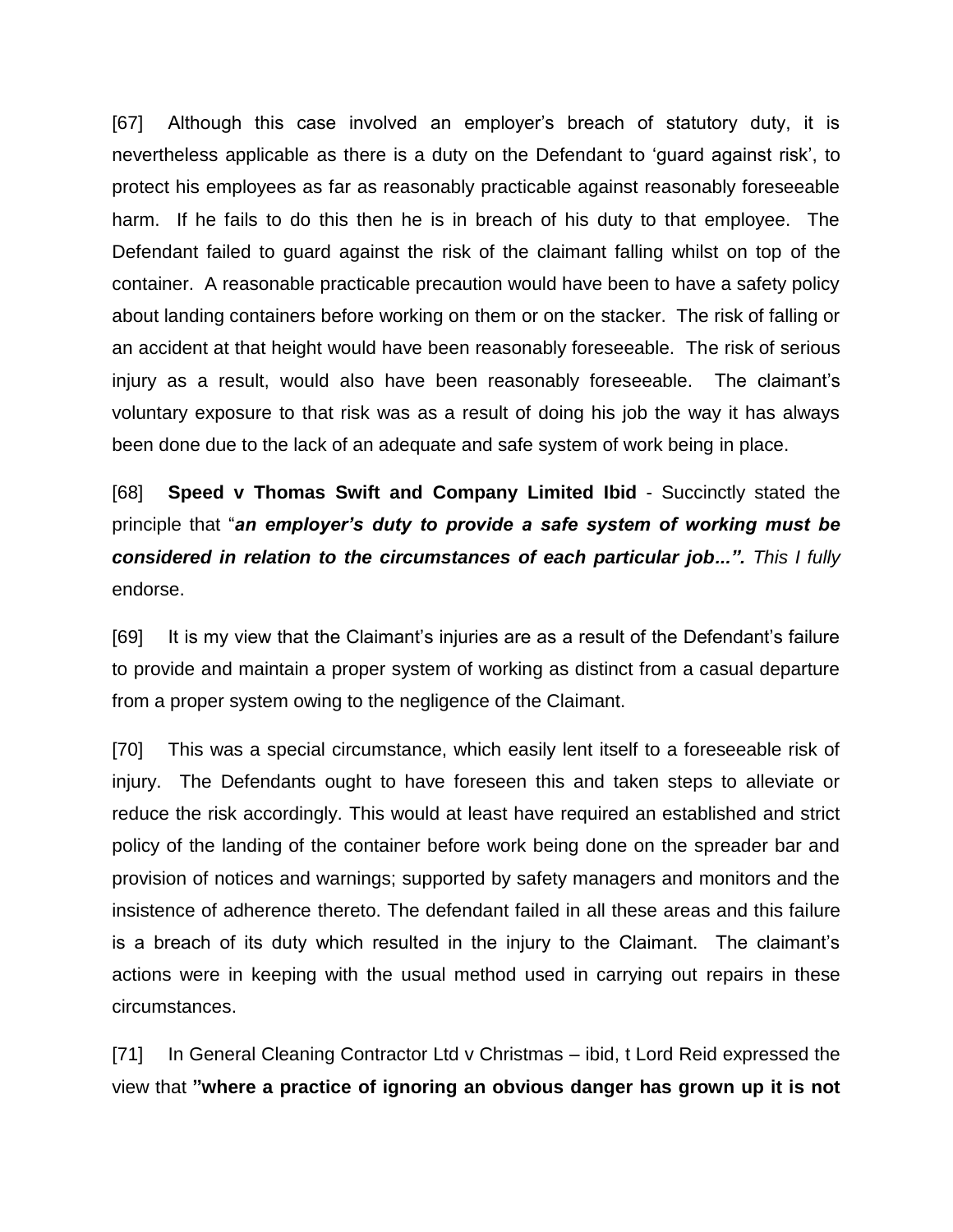**reasonable to expect an individual workman to take the initiative in devising and using precautions. It is the duty of the employer to consider the situation to devise a suitable system, to instruct' his men what they must do, and to supply any implements that may be required."** I would only add, 'and ensure that it is adhered to'.

[72] I further commend the view of Lord Dennis in the said case in the Court of Appeal (1952) ALL ER that **"if an employer employs men on this dangerous work for their own profit, they must take proper steps to protect them, ….. If they cannot afford to provide adequate safe guards, they should not ask them to do the work at all…you cannot blame the man for not taking every precaution which prudence would suggest. It is only too easy to be wise after the event. He was doing the work in the way which the employers expected him to do it, and, if they had taken proper safeguards, the accident would not have happened".**

[73] In my view, it does not amount to negligence on the part of an employee to follow a system of work accepted by the employer even it involves obvious risks. So if the risk of injury arises from a failure on the part of the Defendant to provide or maintain a safety policy against working on an elevated container; or allows for the working whilst on an elevated container, to carry out repairs, which is precarious in itself, but for which no arrangement is made, with no safeguards in place, there is, without more, no contributory negligence on the part of the claimant as employee. I say this because the employee would have been following the employer's system/procedure or standard way of working, which is in place. He is not expected to (and probably could not) deviate from the Defendant's standard way of working and devise another system of working that he may have considered safer, for himself.

[74] In either leaving the claimant to take precautions, against obvious risk of injury when not implementing any, and or not maintaining a safe system for doing the work, the Defendant failed to discharge its common law duty of providing a reasonably safe system of work. See **General Cleaning Contractors v Christmas (1955) 180** and to adopt the words of Lord Oaksey in that case **"Workmen are not in the position of employers. Their duties are not performed in the calm atmosphere of a board**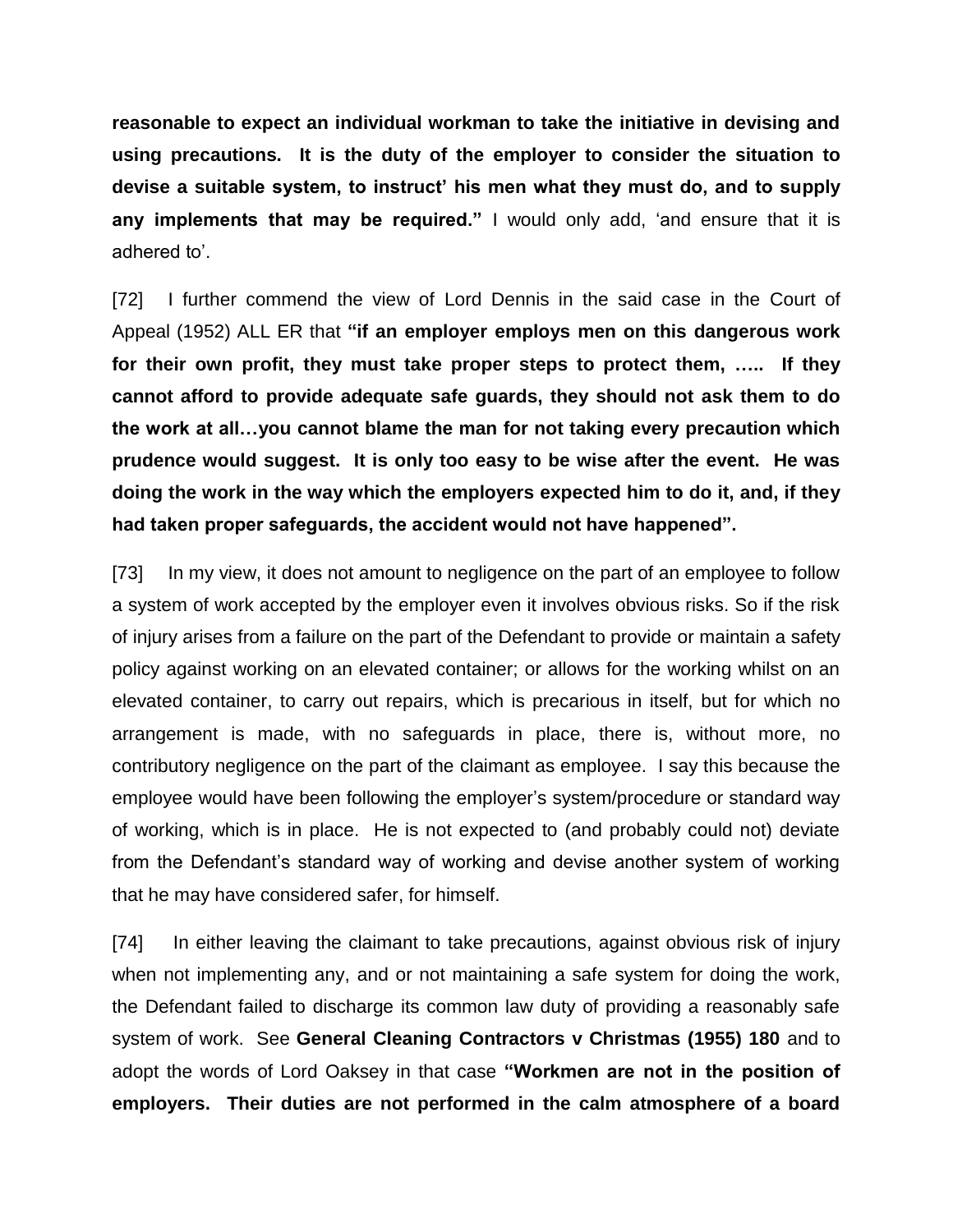**room with the advice of experts. They have to make their decisions on narrow window sills and other places of danger and in circumstances in which the dangers are obscured by repetition".**

[75] In view of the foregoing, I conclude that the proximate cause of the accident was the omissions of the Defendant. **The test is "the conduct of the reasonable and prudent employer, taking positive thought for the safety of his workers in the light of what he knows or ought to have known."** Stantwick J in Stokes v GKN (Bolts and Nuts) Ltd (1968) !WLR 1776 at p1783. The Defendant knew or ought to have known that implementing and maintaining a system of landing containers before carrying out work on top of them would have been safer for his employees. In failing to have such a system in place, the Defendant did not act as a prudent and reasonable employer. The Defendant should have taken precautions as a reasonable and prudent employer would take in light of the risk of an accident occurring and the likely gravity of any injury therefrom.

[76] The likely serious gravity of any foreseeable injury from a fall from the top of the container whilst suspended in the air or as a result of it plummeting to the ground is an obvious one. The steps required to reduce or remove the risk was in all the circumstances easy, practicable and relatively inexpensive. These were inter alia, to have a system of landing containers before being worked on; to provide warnings and notices insisting on strict adherence to any such policy; the provision of immediate and competent supervision; the provision of training and refresher courses; the provision of safety managers and safety monitors to ensure compliance and to address any necessity for modification or improvement to any system laid down. These the Defendant failed to do.

[77] Although the Claimant is required to act reasonably to avoid any foreseeable risk of injury to himself, in the circumstances of this case and the evidence presented to this court, I find that there is insufficient evidence on which I can find the claimant contributory negligent. This is mainly because although contributory negligence was alleged in the defence, there is a lack of evidence to support it and on the Claimants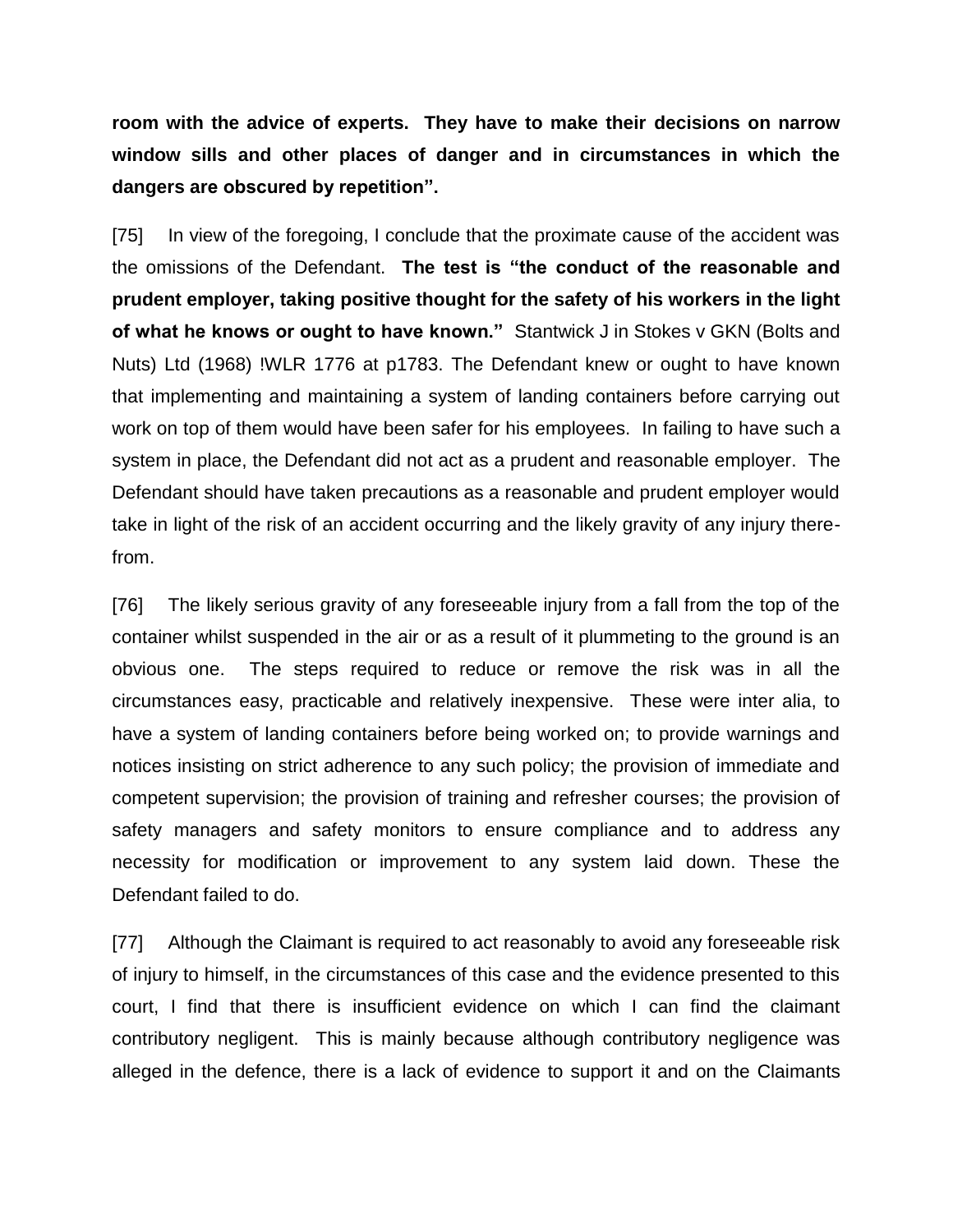case, the evidence establishes clear, cumulative and egregious breaches on the part of the Defendant.

#### **Damages**

[78] Following the fall the Claimant lost consciousness and awoke in the Kingston Public Hospital. He was admitted to intensive care and later to the surgical ward. He remained in hospital for 10 weeks.

[79] The Claimant suffered extreme pain all over his body, but more so in his head. Following his discharge from the hospital, he became an outpatient from January to March of 2009. Whilst in hospital and as an outpatient, he had to undergo physiotherapy. He had significant difficulty with his neck, shoulder and left foot. He could not lift his right shoulder and up to at least at the time of his witness statement, 28<sup>th</sup> April 2011, could not flex the ankle region of his left foot.

[80] He suffered great discomfort at the hospital; ranging from head colds, draining of mucus to the throat making it difficult for him to breathe, resulting in heavy painful coughing in an attempt to relieve the symptoms. Upon leaving Kingston Hospital he has attended upon approximately six (6) doctors for various reasons, but all related to the said fall.

[81] He has been unable to return to work since the accident as he still gets dizzy spells, pain to his shoulder, neck and back; walks with an unsteady gait as his left foot drops whilst walking and he is now unable to see properly. The accident has affected his lifestyle "tremendously", in that he can no longer play cricket, football or volley ball; he has difficulty controlling his urine and runs the risk of "wetting himself" if there is no bathroom nearby. For this frequency in urination, he was referred to a urologist.

[82] He states that in desperation he did attempt to do some wood work, but this attempt to mitigate his loss left him in pain all over his body and so his efforts were frustrated and he has ceased this activity. He is unable to do any strenuous work and no longer able to work or function as a mechanic for the Defendant. This he said, is because this work would require him to be on containers and with his unsteady gait, he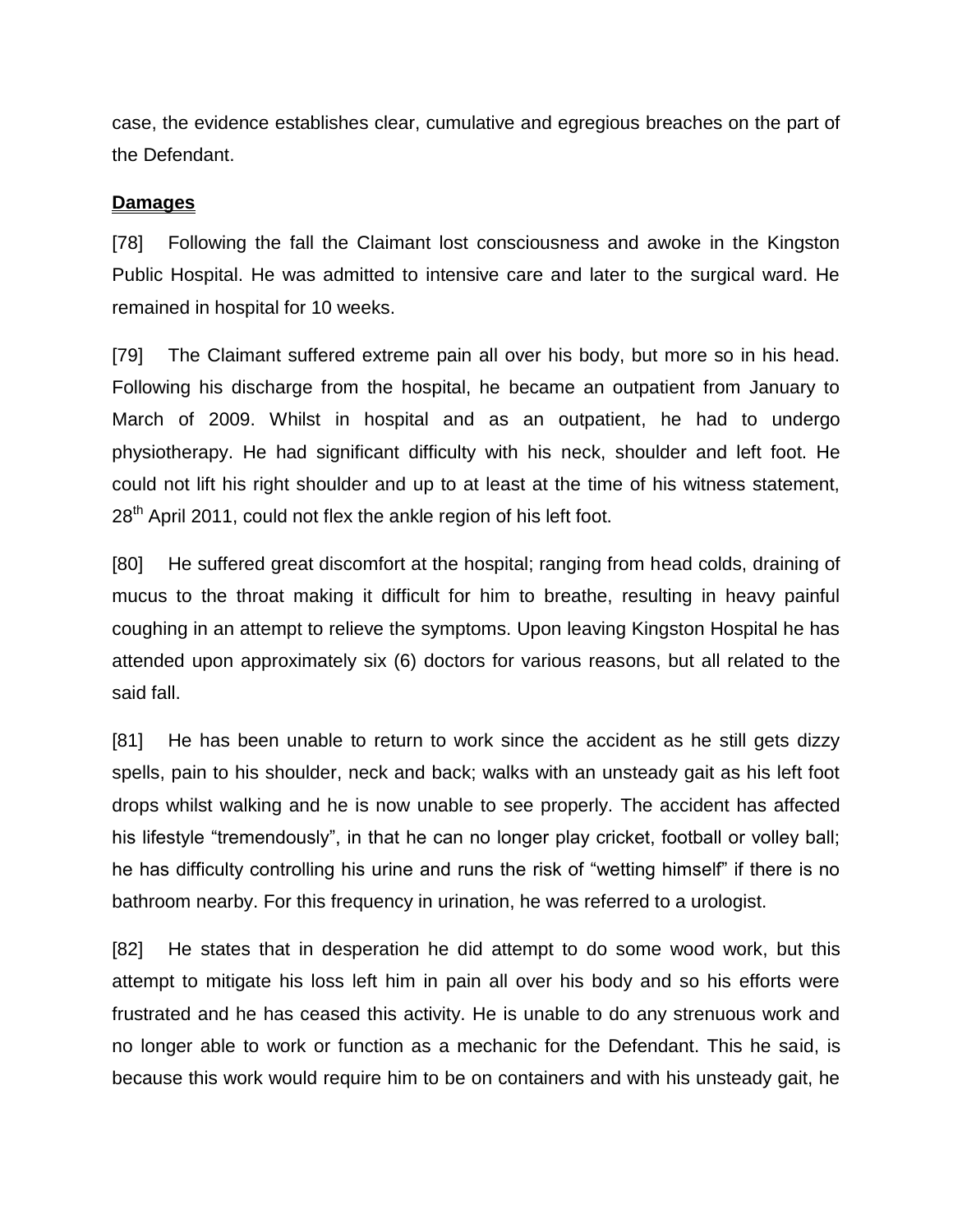is confident that he will fall off; as well as the pain in his neck, back and head which makes this type of work utterly unsuitable as a mechanic's duties include a lot of heavy lifting and constant bending.

#### **Medical Report s**

[83] The reports from the various doctors were by consent admitted into evidence without them being called.

[84] Dr. Randolph Cheeks report is dated  $12<sup>th</sup>$  March 2009. He had the benefit of assessing the Claimant, taking into account x-rays and CT scans taken whilst he was admitted to hospital.

[85] He notes that "The contemporaneous medical records indicate that **in hospital** he was noted to be suffering from multiple injuries including a head injury with a 5-inch scalp laceration on the left side of his head, an injury to his neck, abrasions to his trunk and extremities, **and a dropped foot on the left side**". He further noted that X-ray of the skull showed an extensive linear un-displaced fracture of the cranial vault; x-rays of the cervical spine showed an un-displaced linear fracture of the posterior arch of the atlas vertebra, fractures of the body and pedicle of the axis vertebra, and a linear fracture of the pedicle of the C3 vertebra; x-rays of the thoracic and lumbar spines and the right knee and foot revealed normal anatomy; x-rays of the pelvis and right shoulder were normal; chest x-ray revealed evidence of contusion (bruising) of the left lung.

[86] In addition, CAT scans of the head and neck were carried out on the day of admission and the films were examined. The CAT scan of his head revealed evidence of extensive contusion and swelling of the left temporalis muscle. There was no evidence of acute structural brain injury or intracranial hemorrhage. The CAT scan of the cervical spine confirmed the presence of fractures of the upper 3 cervical vertebra as described above.

[87] Upon seeing the Claimant eight (8) months after the accident, Dr. Cheeks noted that the Claimant's complainants were difficulty with recent memory function to the extent that he can no longer trust his memory to retain details of recent matters as he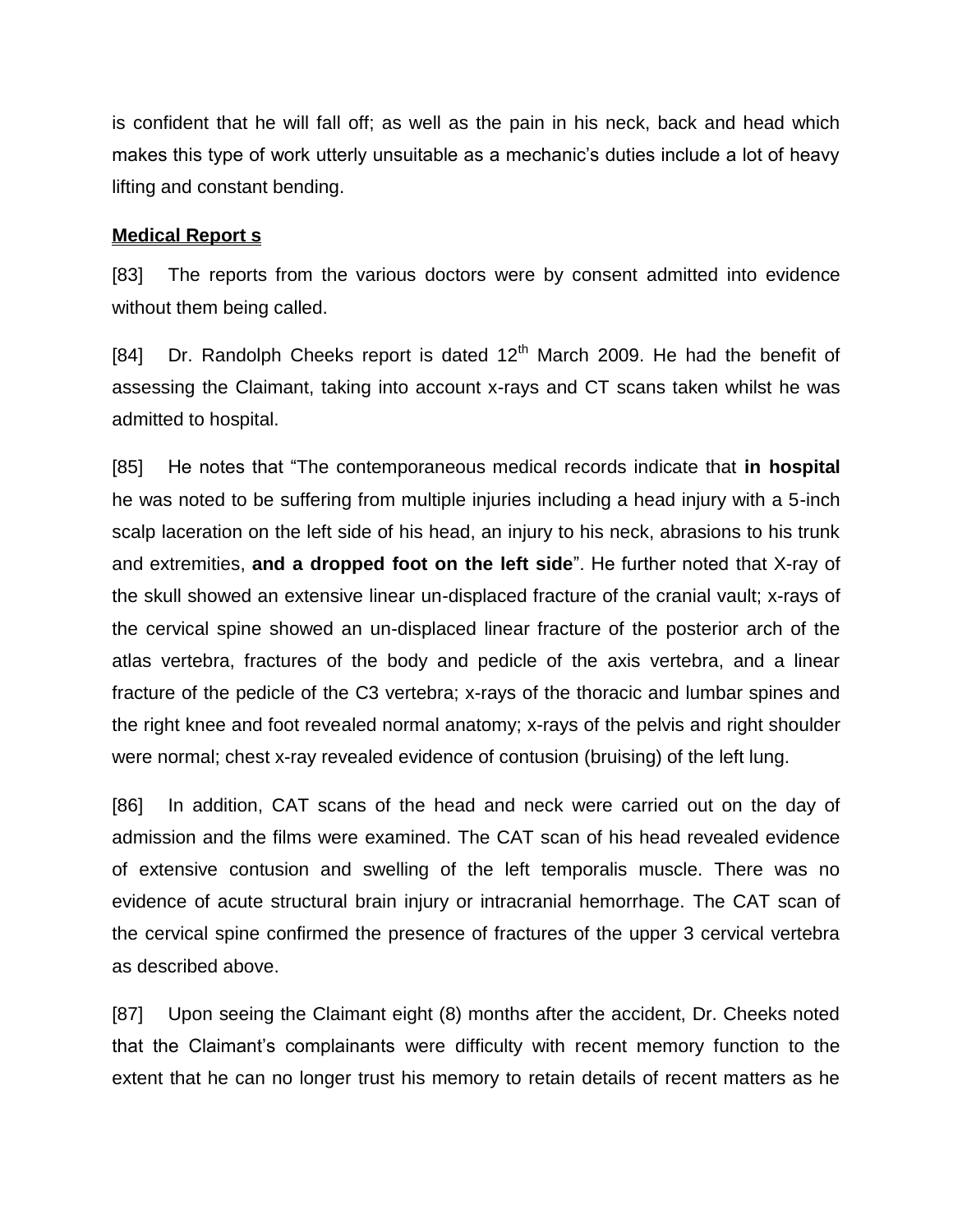used to in the past. A sensation of dizziness and a persistent humming noise in his right ear; difficulty walking because of weakness of his left foot; problems with his right upper extremity because of painful restriction of the range of motion of his right shoulder; a frequent sensation of itching in his throat.".

[88] Dr. Cheeks concluded that "The head injury sustained by this individual was a concussion of moderate severity. It resulted from an impact to his head which was of sufficient severity not only to cause an extensive scalp laceration but also to produce a fracture of the cranial vault on the left side. This was a diffuse axonal injury, and impairment of recent memory function is a recognized sequel of this type of head injury (diffuse axonal injury). In this case the impairment of memory function is mild to moderate. It interferes slightly with his activities of daily living and is rated as a PPD of 5% of the whole person.

[89] The functional impairment of his left foot which has a complete foot drop secondary to injury to the left common peroneal nerve is such that there is no motor power in the dorsiflexors of the left ankle resulting in a complete foot drop and necessitating the use of a foot drop caliper. The PPD resulting from this is equivalent of 15% of whole person.

[90] He further concluded that "combining disabilities above according to the AMA guidelines to the evaluation of permanent impairment the PPD resulting to this individual from the neurological injuries sustained in the accident of May 13, 2008 amounts to 30% of the whole person". His updated report of 26/6/2011 gave the Claimant a marking of 33% partial disability of the whole person.

[91] The Claimant was examined by Dr. Melton Douglas- Orthopedic surgeon and he gave a report dated  $27<sup>th</sup>$  April 2011, some three (3) years after the accident and two (2) years after the report from Doctor Cheeks. He indicated that "A dropped foot on the left side was also noted. The files of the KPH were not recovered in order to determine the cause of the condition".

[92] The Claimant's complaints at this time were "Inability to flex the neck fully forward. Any attempt to read a book, or look on the floor would result in neck pain;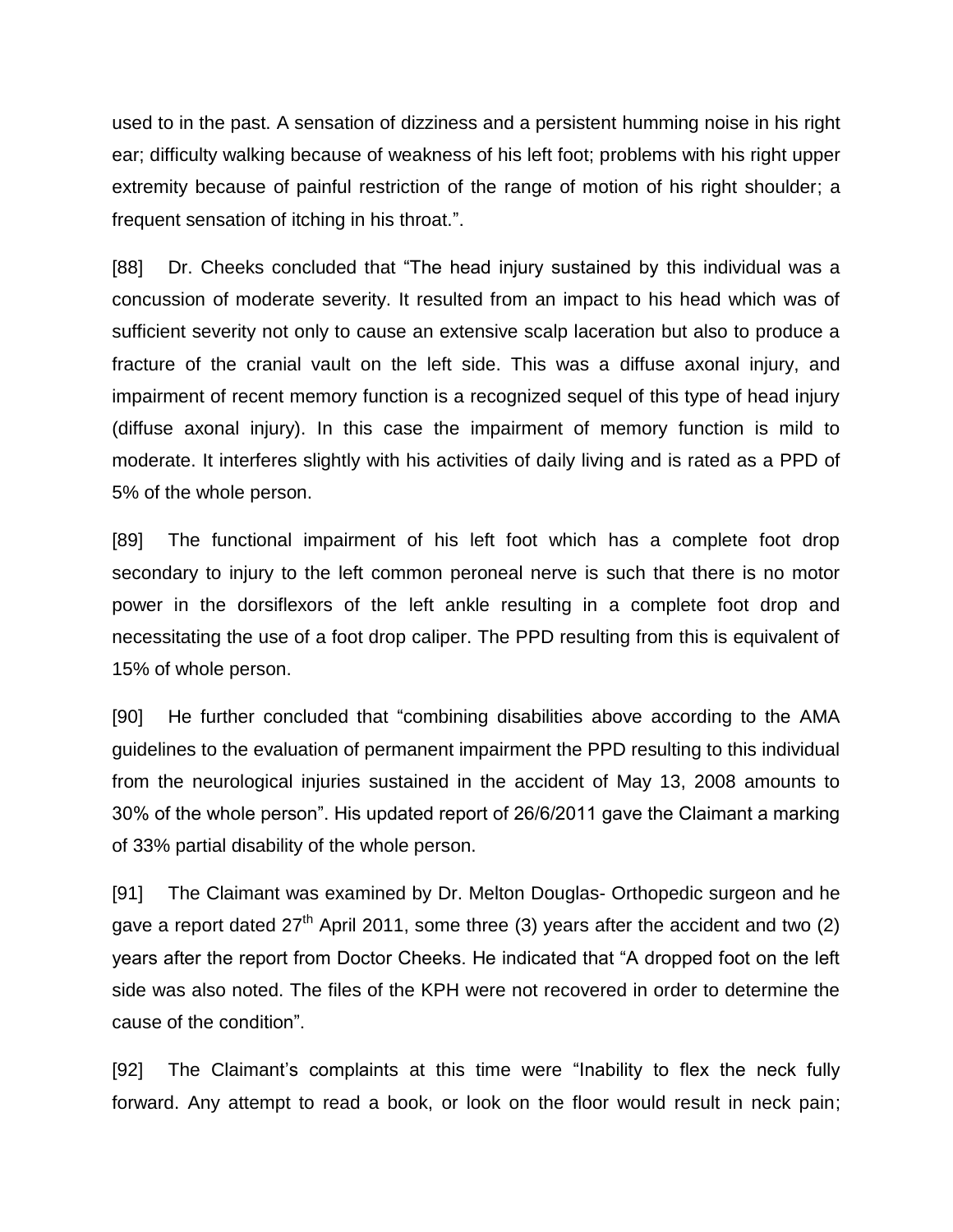constant ringing sound in left ear; dry cough from irritation in the throat; memory loss. He had to write things down due to his inability to recall; pain and weakness in the right shoulder and inability to carry his bag; lower back pain aggravated by standing and sitting for long period; foot drop on the left side and complete dependence on the foot drop splint to improve his gait; loss of sensation over the top of the left foot".

[93] The stiffness and pain affects him when he has to flex his neck and read a book, as well as to look to the floor in front of him and so impacts on his basic normal activities of daily living. The symptoms are for the long term and may worsen. Treatments such as analgesics and physiotherapy can reduce the intensity of the pain but will unlikely eliminate it…the left peroneal nerve palsy has affected his gait and limb strength… his injuries is 9%... the peroneal nerve palsy with severe motor deficit and sensory deficit causing the foot drop carries an impairment rating of 42% of the lower extremity and 17% of the whole person". Dr. Douglas was unable to say with any certainty that the foot drop was related to the accident as the Kingston Public Hospital notes were not available.

[94] Doctor Dundas medical report of the  $16<sup>th</sup>$  September 2009 – indicates a variance between the CT Scan and the MRI Scan report of the Claimant; some of Dr. Cheeks findings on the CT Scan were not evident on the MRI Scan. However Dr. Dundas admits that the CT Scan was probably the best imaging technique to evaluate the state of the Claimant's bones. Dr. Dundas, not having the benefit of both the MRI and the CT Scan for comparison had a difficulty in commenting on the radiographic appearances of the Claimant's spine.

[95] However based on MRI findings his assessment in an impairment of 19% of the whole person. The left foot drop amounts to 66% of the affected left lower extremity or 26% of the whole person. Dr. Dundas describes the foot drop as iatrogenic and therefore he says that it cannot be fairly attributed to the accident. However, this is a different question from whether it can be fairly attributable to the defendant. The defendant contends that it should not be. This is considered below.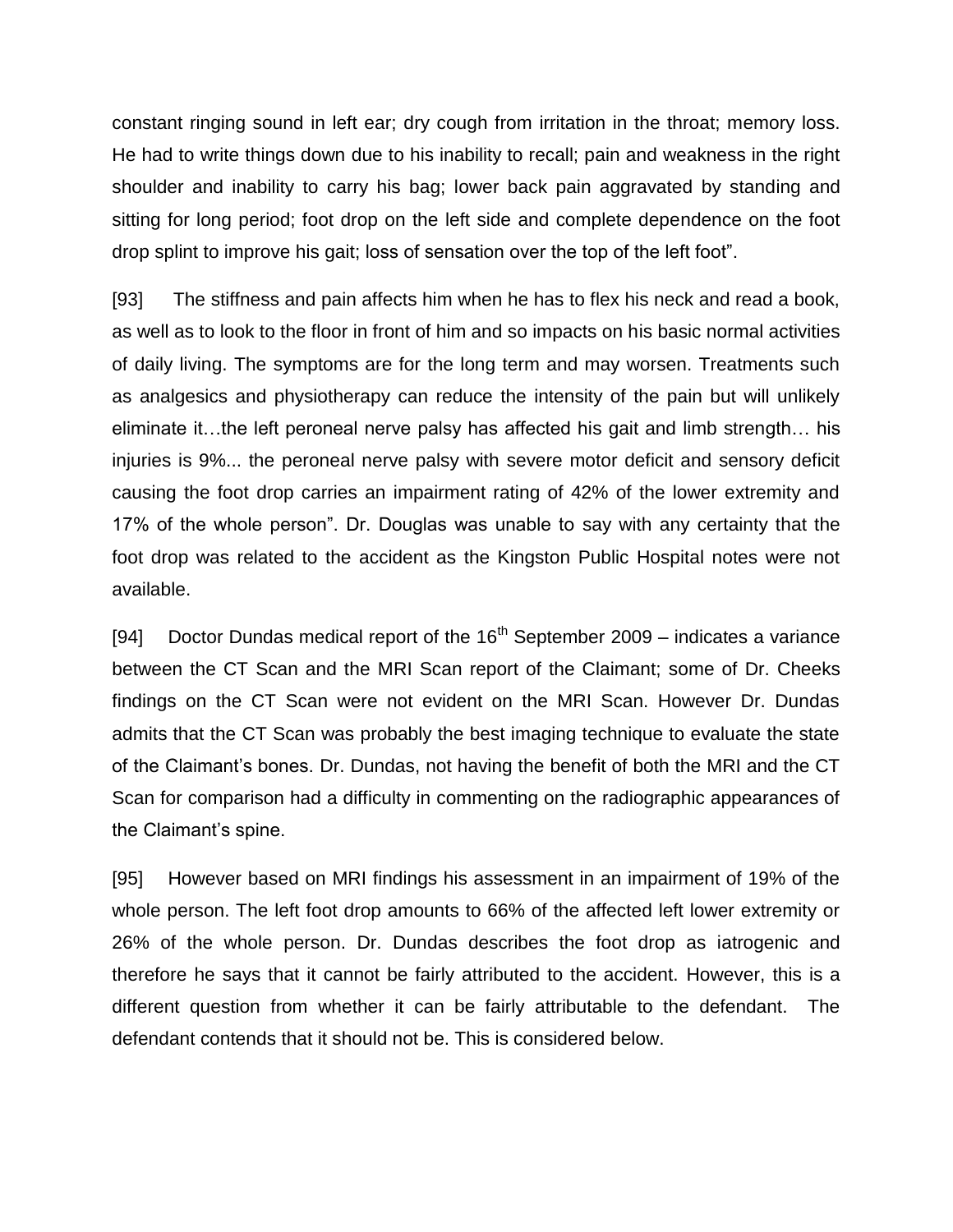[96] **A Report from Doctor Leachim Semaj dated 3rd May** 2011indicated that Mr Mckight would be unable to carry out a job such as a mechanic and would need to consider alternative type of employment and even then he considered that "While Mr. McKnight could consider a desk job that would require less physical strains, he would need to do courses to acquire the requisite knowledge, skills and certification in order to be considered for such employment".

[97] **Report by Doctor Wendel Abel dated 29th April 2011** summarises his clinical findings in relation to the Claimant as being consistent with "Post Trumatic Stress Disorder and Major Depression" and that the symptoms associated with these disorders begin following the accident and was solely attributable to this. He is also of the view that "given the level of physical and psychological impairment it is unlikely that Mr. McKnight will be able to function in a similar job at this time".

[98] **A report from Dr. Merton Smith dated 30th April 2011** stated among other things, that the Claimant's examination revealed "Indirect laryngoscopy revealed mild redness to the posterior aspect of the larynx. Both vocal cords were mobile, diffusely thickened with reduced luster." He also had mild subglottic erythema and on examination of his neck revealed "an obvious scar in his antero-inferior neck with minimal intervening tissue between the skin and the trachea findings which are in keeping with a previous tracheostomy.

[99] The trachea at this site was somewhat softer than the rest of the trachea but he had no stridor or other features of airway obstruction even on external pressure. He had no cervical lymph nodes. The overall findings were consistent with a patient who had a tracheaostmy but who had no obvious sequelae of this procedure". **A report from Dr. Rajesh Balachandar, Dental Surgeon, BDS, MDS** indicates that the Claimant had and Absent left central incisor and Partial tooth loss.

[100] It is clear that the Claimant has sustained extremely serious and debilitating injuries. Of particular significance is Dr. Randolph Cheeks assessment of the Claimant. He gave his opinion in the following terms: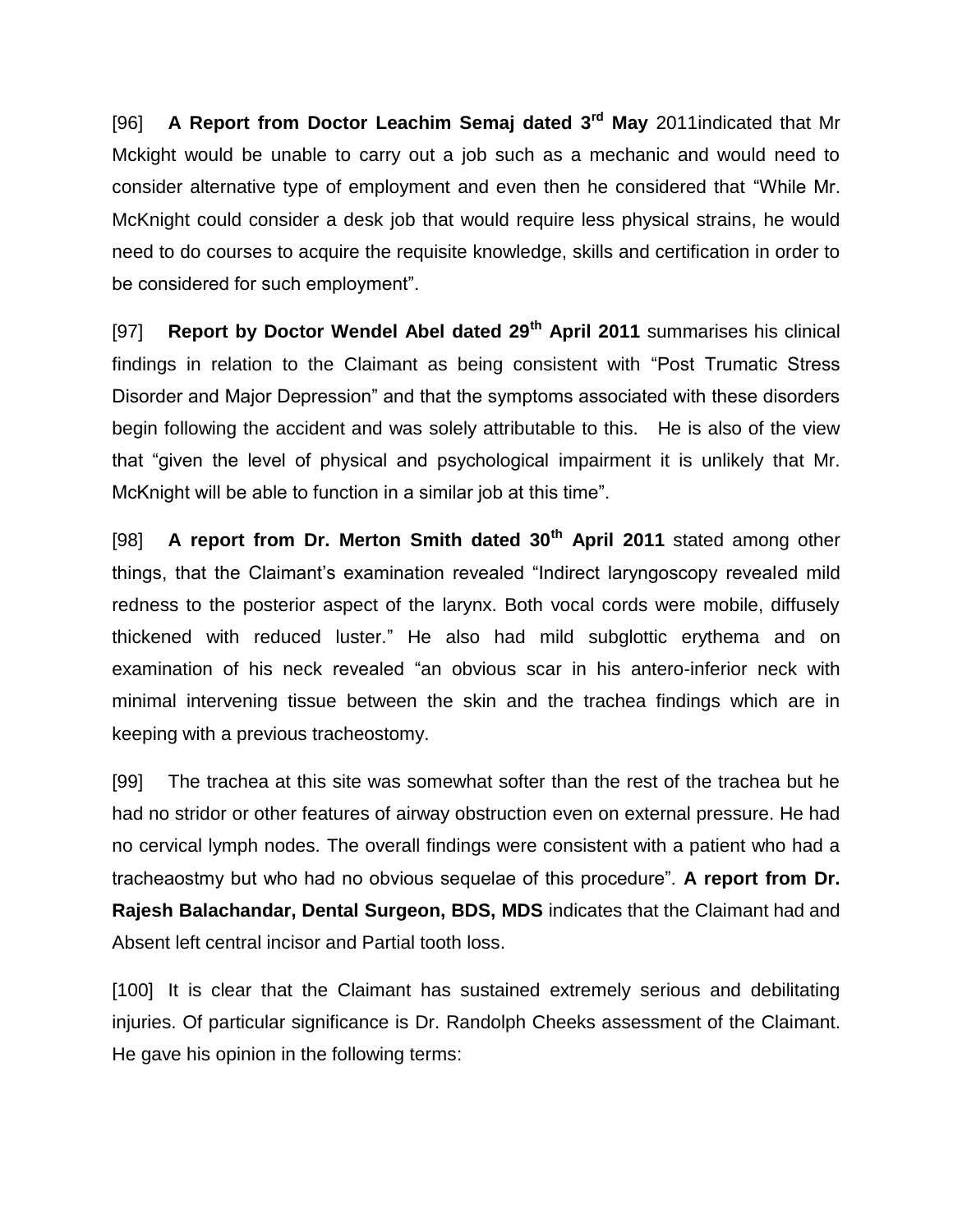"From the neurological standpoint this individual sustained a significant craniocervical injury in the incident of May 13, 2008. The fact that he has both retrograde and post traumatic amnesia indicates that the cranial component of his injuries was a concussion of at least moderate severity the effects of which were compounded by the contusion of his lungs which led to respiratory failure necessitating his admission to the intensive care unit. Respiratory failure is an event which is known to worsen the effects of head injury because of the low oxygen levels in the body (hypoxia) which it causes……The injury to his neck was a very serious life – threatening injury in which he sustained a potentially unstable fracture complex involving the upper 3 cervical vertebrae. It is noteworthy that he was documented at the KPH as having sustained injury to the bulbar (upper) region of the spinal cord which, via the  $9<sup>th</sup>$  cranial nerve, regulates swallowing (among other things). He was unable to swallow for a prolonged period and was fed directly into the stomach through a surgically created opening in the abdominal wall (gastrostomy)." He indicates that the 'foot drop and facial scarring' are permanent.

#### **The Dispute**

[101] Although there is no dispute that the Claimant suffered very serious injuries, there is however some dispute as to the specific injuries said to be sustained by the Claimant and attributable to the Defendant. This is so in relation to the "left foot" injury. Doctor Dundas (consultant orthopedic surgeon) in his report of  $29<sup>th</sup>$  September 2009, diagnosed the Claimant's "foot drop" condition as being iatrogenic (caused by manner or treatment of physician). The Claimant in his evidence indicated that "he was given an injection of intramuscular diclofenac and when he awoke he could not move his left ankle or foot. In a further report  $16<sup>th</sup>$  October 2009, Doctor Dundas indicated that the left foot drop could not be fairly attributable to the accident. Doctor Melton Douglas another consultant orthopedic surgeon in his medical report of  $27<sup>th</sup>$  April 2011, indicated that there was uncertainty as to the relationship of the foot drop due to the unavailability of the Kingston Public Hospital file.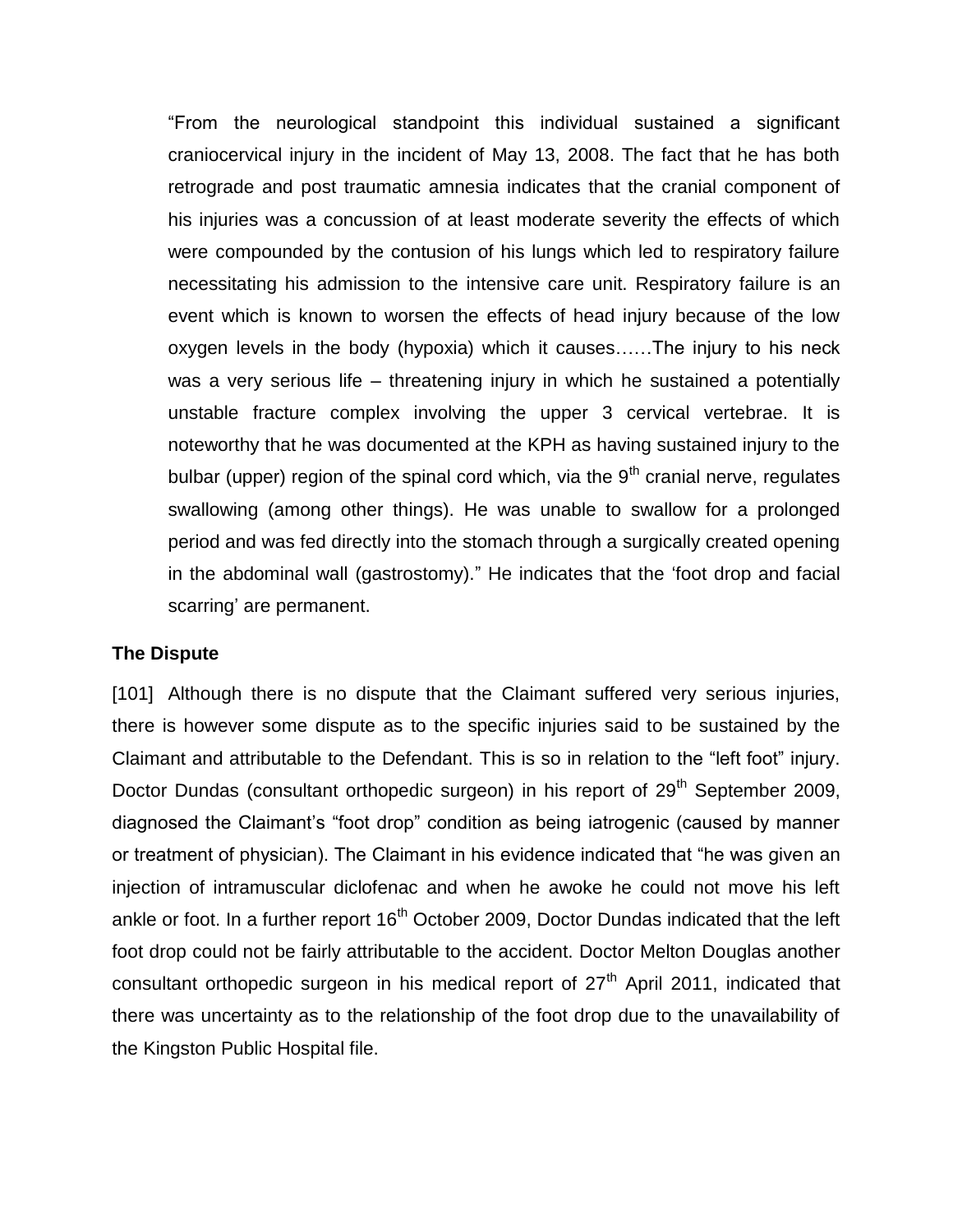[102] A question for the Court is whether considering the level of uncertainty it can properly in assessing damages, consider the "drop foot" injury as (i) attributed to this accident and or (ii) an appropriate injury to form part of the damages in this claim. The defence contends "that the drop foot injury cannot be considered in assessing the Claimant's damages as "it cannot be reasonably attributed to the accident and appears to be a new intervening act".

# **Pain and Suffering or Loss of Amenities**

[103] In the case before me, the "but for test" is not only applicable but appropriate in the Claimant's quest for redress in a situation where the Dependant's negligence led to his fall and the extensive injuries. As stated earlier, there is some dispute as to whether the "drop of one leg" (limp) was as a result of the accident. Although two (2) of the doctors seen by the Claimant indicated that the Kingston Public Hospital notes were not available to them (appeared to have been mislaid by the Hospital) and so they were not able to comment on whether or not it was iatrogenic in nature; It is clear from the evidence, and appeared to be accepted by the Defendant in that it has not been Challenged, that this left foot drop was not there prior to the accident.

[104] The issue of dispute surrounds whether it was iatrogenic and if so, the Defendant submits that it cannot be fairly attributed to his accident. In fact one of the Doctors, Doctor G. Dundas noted that "this cannot acceptably be deemed a normal complication or sequel to his trauma". I do not believe that this is the test for the court. It might not be a normal sqeuel but it is clearly a sequel to his trauma. It is of course for the Claimant to prove on a balance of probabilities that this leg drop injury, was substantially caused by the accident. How does he do this?

[105] The Claimant's evidence either inferentially or expressly indicates that the "drop leg" was following the accident. He was brought to the hospital immediately following the fall; he was in a state of unconsciousness; during his period in hospital the "drop leg" was noted not only by him, but also the hospital records. This resulted in him being supplied at the hospital with a left foot arthosis. At the time of seeing Doctor Dundas in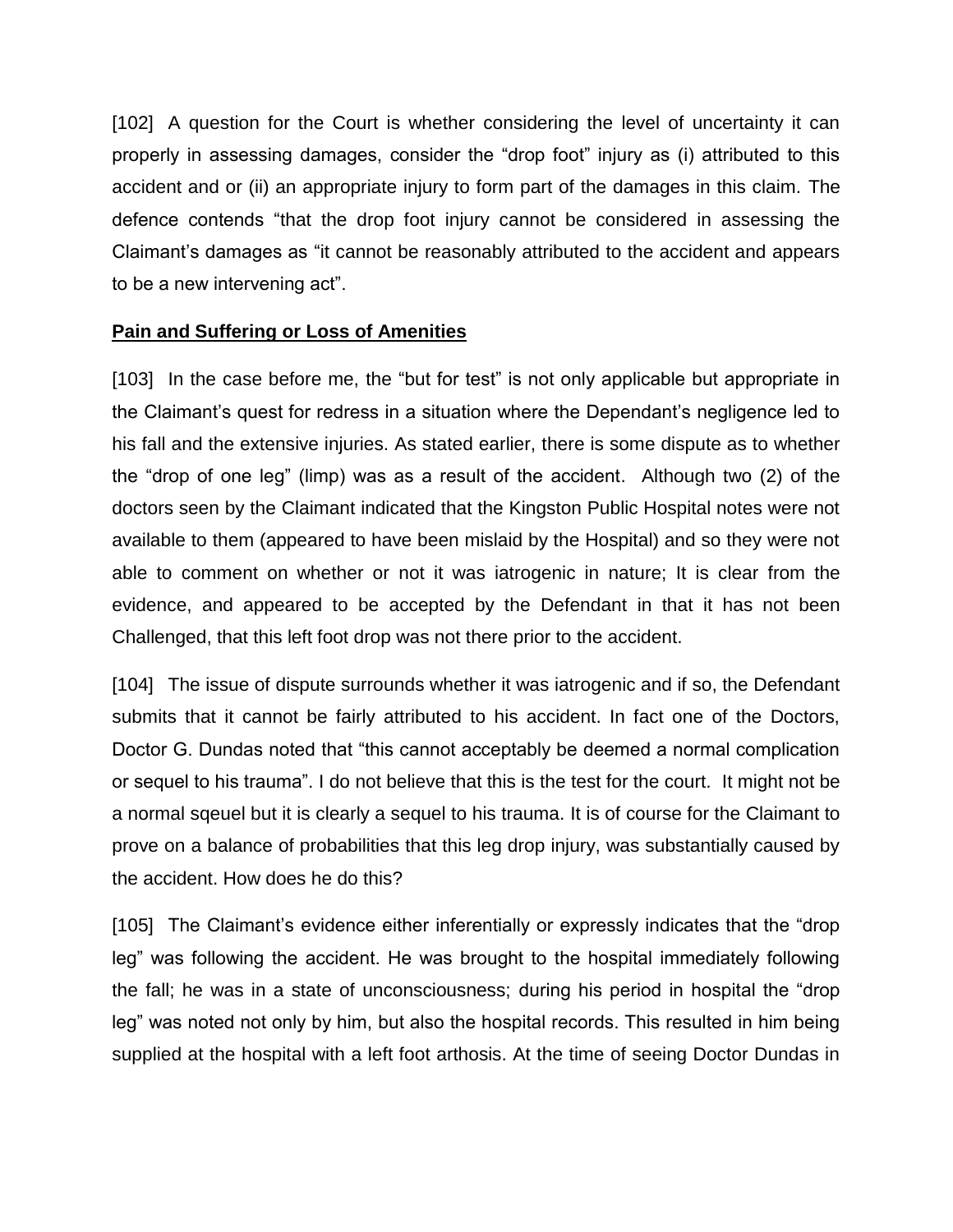September 2009, his walking tolerance was about 500 metres. The defendant has not challenged this.

#### **The Factual Test of Causation**

[106] There is no allegation of negligence on the part of the doctor(s). The evidence prima facie, indicates that the claimant's response to his treatment resulted in a 'left foot drop'. The defendant has provided no evidence to the contrary. It is well established that a tortfeasor must take his victim as he finds him. Therefore the Defendant will be responsible for this injury, even if it came about as a result of a reaction to the treatment due to a particular weakness or predisposition such as an allergic reaction. See Smith v Leech Brain.

[107] This is further re-inforced by the 'but for test'. The basic test for establishing causation is the **"but-for" test** in which the defendant will be liable only if the claimant's damage would not have occurred "but for" his negligence. In *Robinson v Post Office (1974) 1 WLR 1176* – the claimant had an accident at work which resulted in her being given an anti-tetanus injection. Nine days later there was an adverse reaction to this, which resulted in brain damage. It was held that the doctors' reasonable decision to provide the standard treatment was not the relevant cause of the brain damage because the claimant would not have been infected "but for" the defendant's negligence.

[108] The defendant will be liable only if the claimant's damage would not have occurred "but for" his negligence. Alternatively, the defendant will not be liable if the damage would, or could on the balance of probability, have occurred anyway, regardless of his negligence.

[109] The claimant is required to prove on a balance of probabilities that the injury is attributable to the Defendant's negligence. The *Oropesa 1943 1 ALLER 211*, is a classic case in support of this principle. A collision occurred in the seas between the Oropesa and the Manchester Regiment. The Manchester Regiment was seriously damaged as a consequence of which the Captain sent fifty of the crew to the Oropesa and later sent a further sixteen. The lifeboat containing this sixteen capsized and nine of the men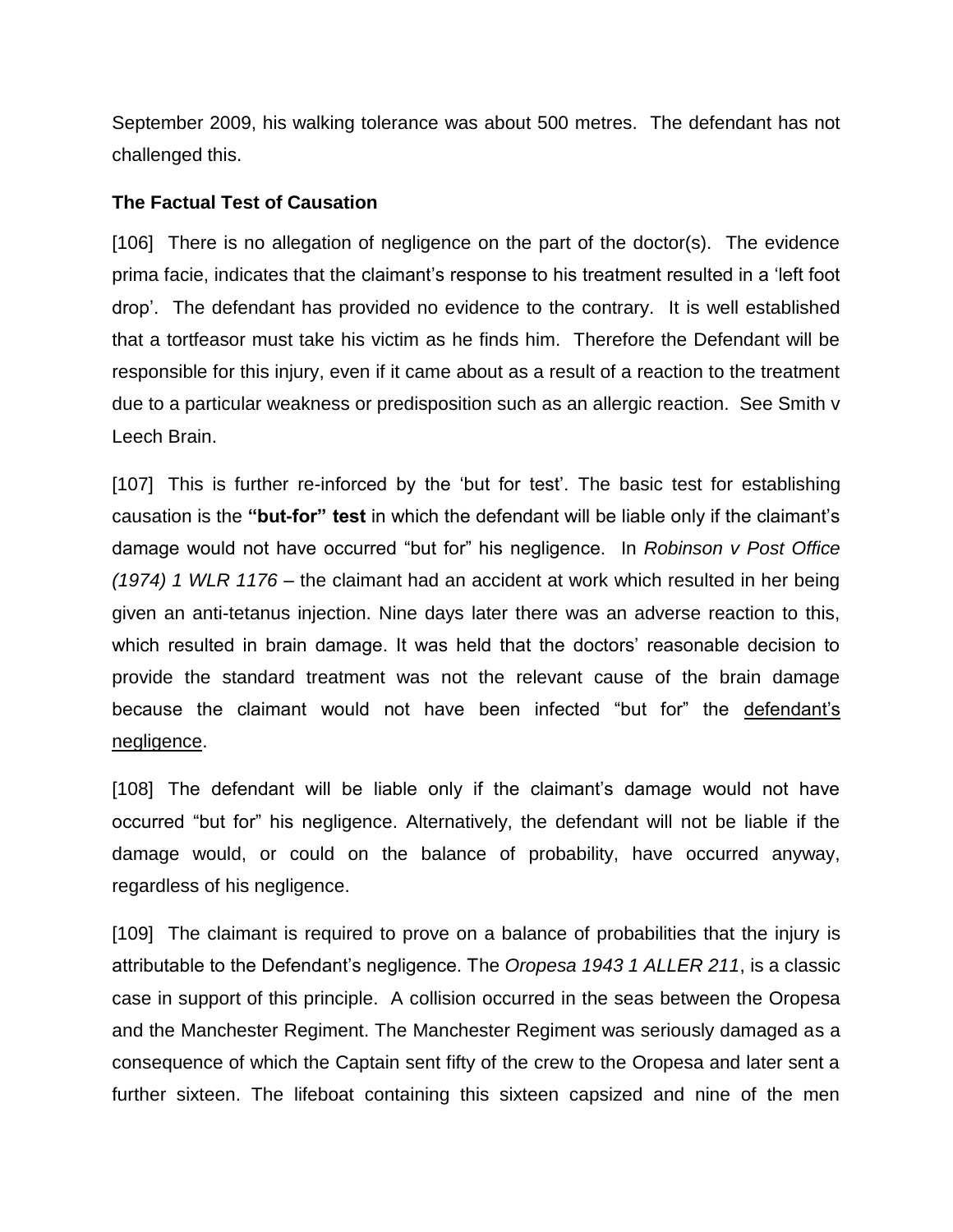drowned. The Manchester Regiment later sank. When sued, the question for the Court was whether the action of the Captain – in sending the men from the Manchester Regiment broke the chain of causation i.e. because of the intervening cause. It was held that the Captain's action was the natural consequence of the emergency in which he was placed by the negligence of the Oropesa and, therefore, the deaths of the seamen were a direct consequence of the negligent act of the Oropesa.

[110] In my view the claimant must establish that the injury that he has suffered was caused by the defendant and so the question for the Court is "but for" the defendant's actions, would the claimant have suffered the particular injury? If yes, the defendant is not liable – If no, the defendant is liable.

[111] The notion of "Novus Actus Interviens", which the defendant contends is applicable here, is tested by whether the new act or the act of a third party was foreseeable. If the act of the third party was foreseeable, the defendant remains liable and the chain of causation unbroken. If the act of the third party is not foreseeable this will break the chain of causation and the defendant is not liable for the actions of the third party. In the case before me, the defendant was negligent towards the Claimant; this resulted in him sustaining serious injuries; he was taken to hospital where he was treated; following this treatment he developed a 'foot drop'. Going to the hospital for treatment was the natural consequence of the accident which followed from the Defendant's negligence. The act of the doctors in administering medication was an act of a third party which was foreseeable. It all followed in the chain of causation.

[112] Therefore in these circumstances, the question is whether there was a new cause of action. To break the chain of causation there must be something unwarrantable and a new cause which disturbs the sequence of events. It is my view that the chain of causation was not broken and the Claimant would not have received the "foot drop" injury if it were not for the negligence of the Defendant which resulted in him being brought to the hospital for treatment. This is underpinned in the principle enunciated in the Robinson v Post Office Case (Ibid).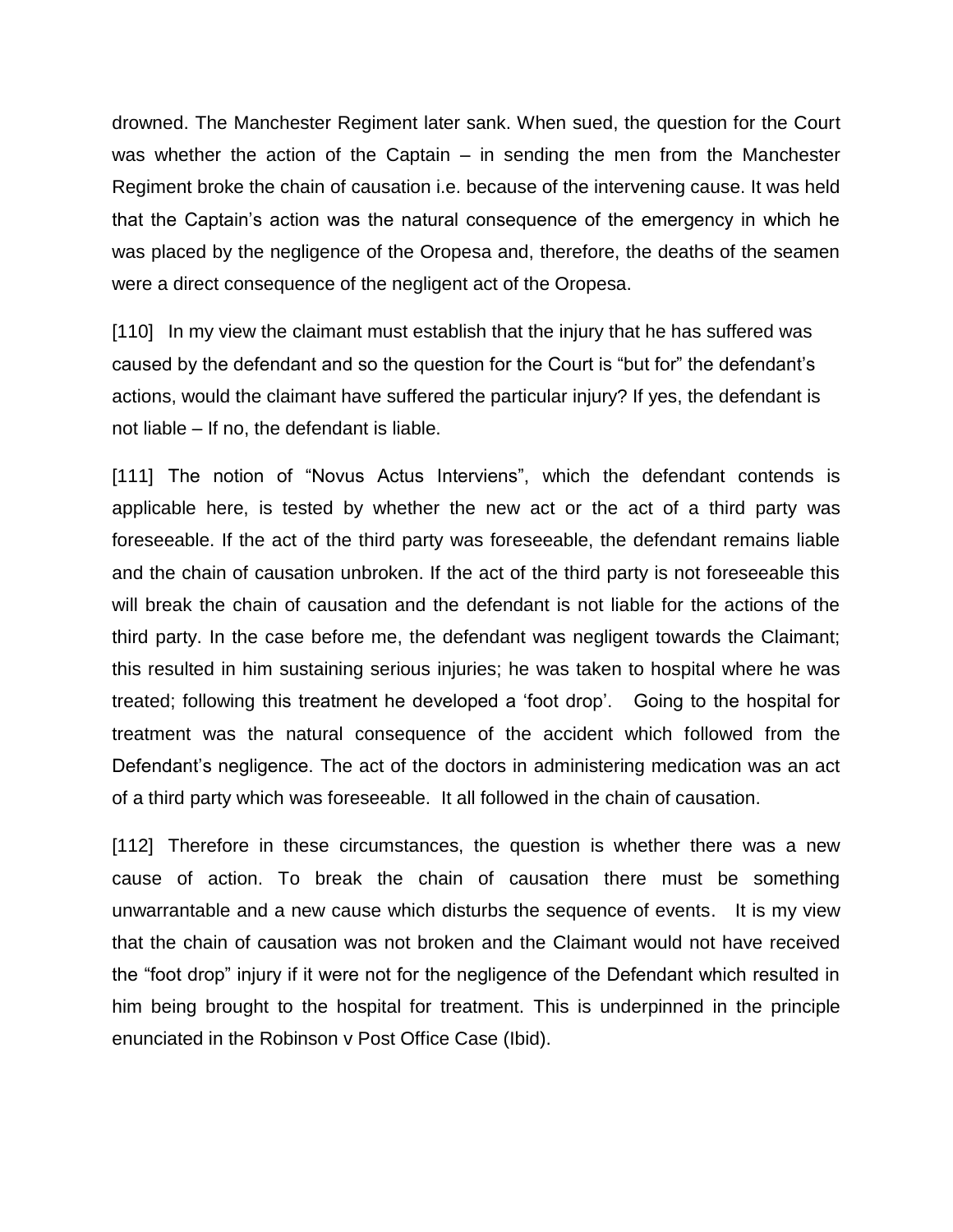[113] The Court was directed to several cases by both the Defendant and the Claimant's attorney-at-law, to assist with its deliberation's as to quantum in the assessment of damages. The Claimant's submissions cited 5 cases in relation to the award of general damages and in support of the quantum he hopes to receive under this head. These were all considered by the court. As stated earlier, there is some conflict in relation to the report from Drs. Cheeks and Dundas. Dr. Dundas readily accepts that he did not have some of the information that Dr. Cheeks had prior to for his assessment. He also readily admits that for the purpose of the bone scan, the CT Scan taken soon after the accident and seen and assessed by Doctor Cheeks was more likely to be accurate than the MRI Scan that he had used. In these circumstances, I prefer the report of Doctor Cheeks and accept that in the circumstances his assessment is likely to be more accurate than that of Doctor Dundas.

[114] Accordingly, I accept that the Claimant has a 33% disability of the whole person. The cited case of **Orville Lovelace v the Attorney General of Jamaica** (unreported), is at the higher end of the spectrum for these types of injuries. In this case, the Claimant had a partial amputation of the right foot in that all his toes were amputed. He was left with a permanent partial disability of 36% of the whole person. His award in May 2011 was \$20, 000, 000.00. The extent of the injuries in this case was by far more serious than the one before the court in that the Claimant did not have amputation which would have left him to walk only on one leg and the permanent disability of the whole person was higher.

[115] In **Deborah Douglas v Attorney General** Khan vol. 6 page 130, the Claimant was shot in the head and was left with a disability of 45% and therefore significantly higher than that of the Claimant in the case before me. The Claimant received an award which updates to \$11,799,000.00

[116] The case of **Ramon Boulton v Jelu McAdan** Khan vol 6 page 132 was cited by both the Claimant and the Defendant, the Claimant suffered severe head injuries, but his disability was 39%; again higher than that of the Claimant in the case before me. After indexation, the current value of the award is \$14,700,000.00.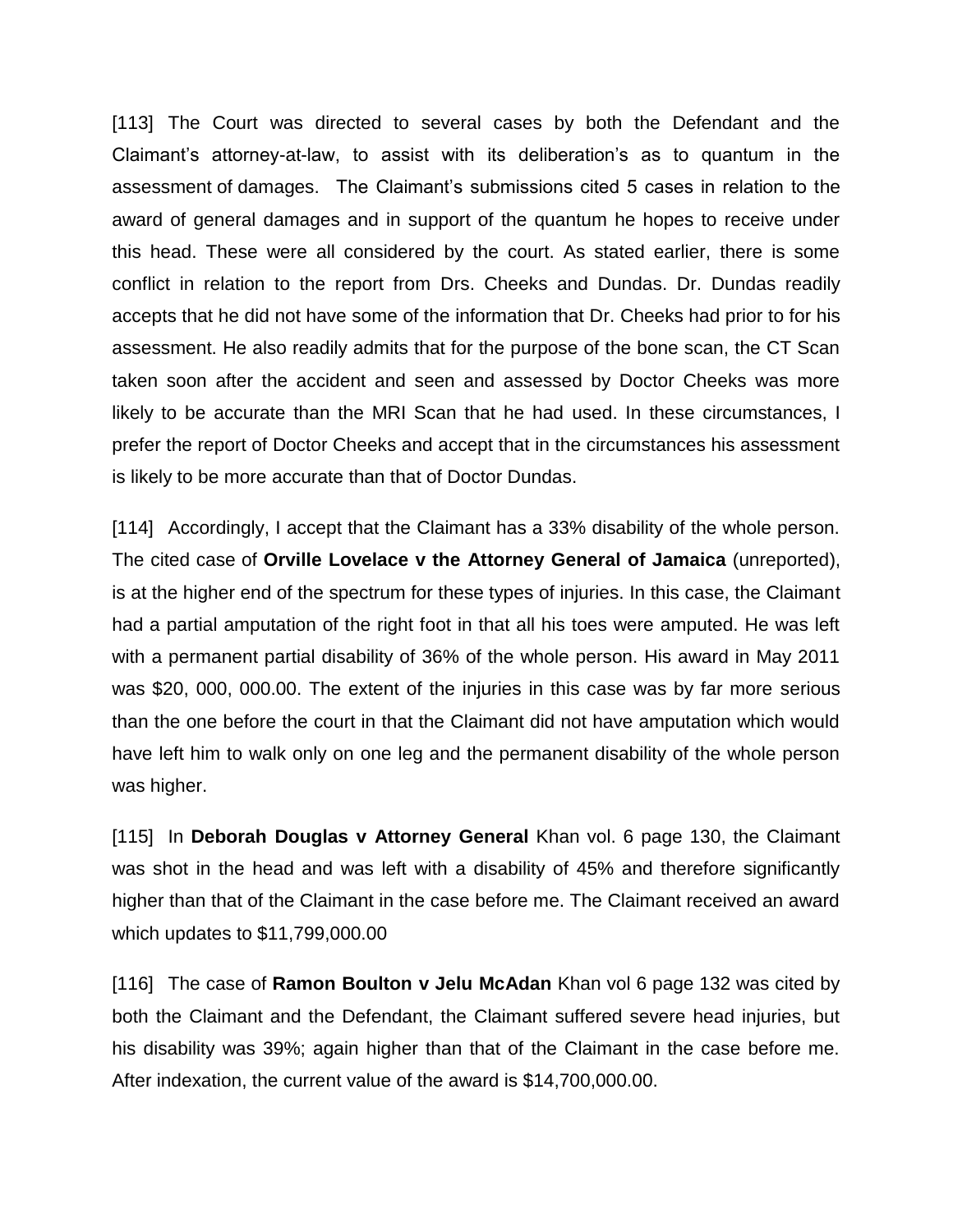[117] Again in the case of **Attorney General of Jamaica v Evelyn Simpson**, Khan vol 6 page 136, the Claimant suffered a severe head injury but had a significantly greater disability assessed at 60%. His award updates to \$21,059,113.30

[118] The cases cited by the Defendant, with the exception of the Ramon Barton (Ibid) do not take account of the Claimant's claim for the "left foot" drop and so are at the bottom of the scale. The case of **Ramain Barton v John M<sup>c</sup>Adam** provides the best comparison to this case. In that case, the Claimant suffered severe head injury, a fractured skull, forgetfulness, mild memory loss and walked with a hemi paretic gait. He suffered 30% disability of the whole person. His award was \$14,700.000.00. In taking into account the lesser disability in the case before me, and the additional suffering of post traumatic stress disorder and depression as outlined in Doctor Wendel Abel's assessment outlined above, I make an award of \$11,500,000.00 for pain and suffering.

## **Loss of future Earnings**

[119] The Claimant's evidence is that he has not been able to return to work since the accident as he is unable to take on certain physical tasks and has a memory problem. Doctor Wendel Abel and Doctor Cheeks somewhat supports this evidence. Doctor Cheeks report of 25<sup>th</sup> June, 2011, indicates that his "Assessment of visual and verbal memory function as well as his speed of information processing reveals that these neuro cognitive functions are impaired when assessed". Doctor Wendel Abel is opinion was that the injuries were such that "given the level of physical and psychological impairment, it is unlikely that Mr. McKnight will be able to function in a similar job at this time". There can be no dispute that the Claimant will suffer some loss of income in the future. The question is to what extent is this so and how does this quantify in damages?

[120] The Claimant saw Doctor Leachim Semaj an industrial psychologist and he by his report of 3/5/2011, indicated that the claimant might have to gain employment of a clerical nature, a "desk job" and that this is likely to be less well paid than his previous job as an Auto Mechanic. In this job he earned approximately \$50,040.00 per fortnight.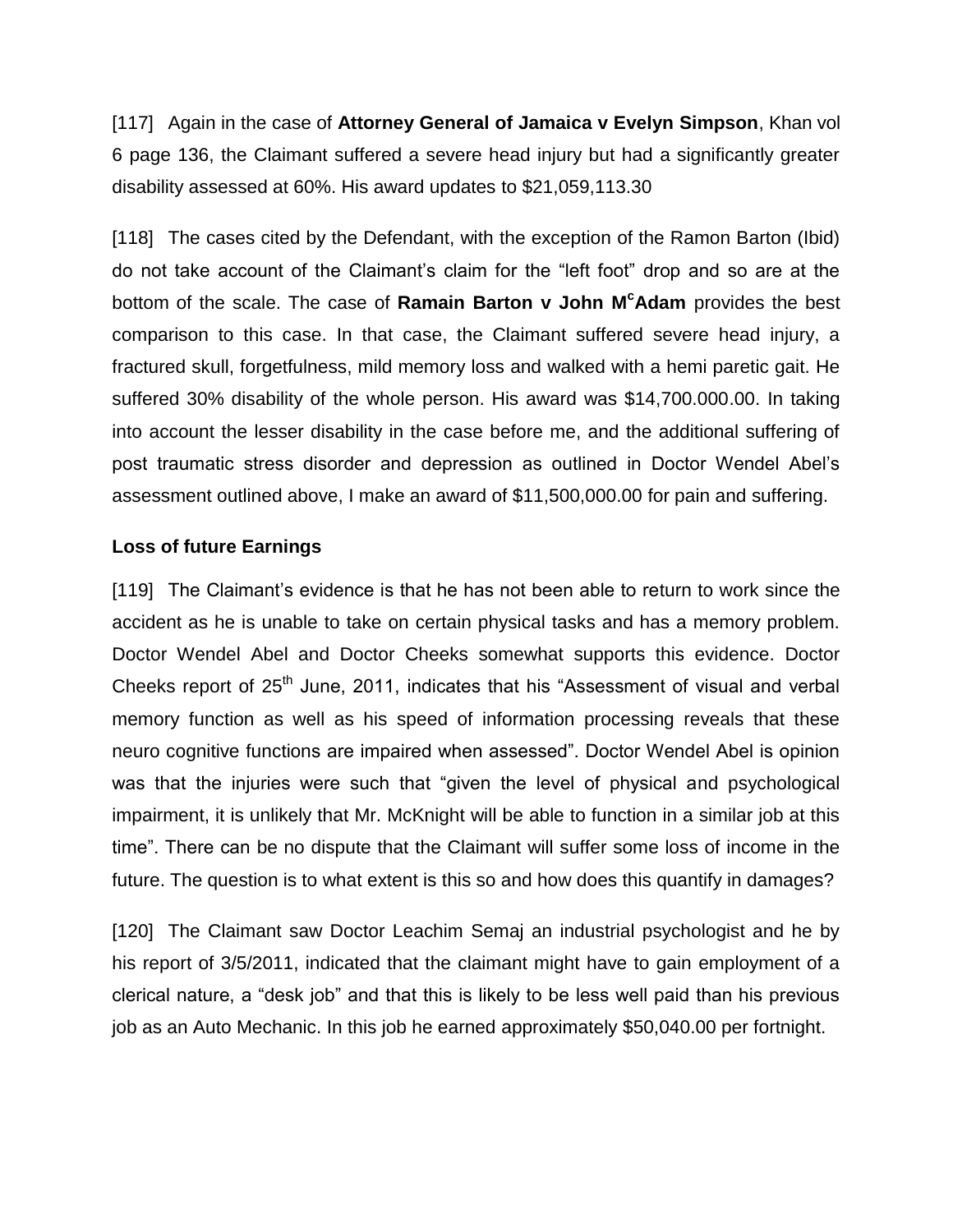[121] The Claimant in seeking to prove loss of future earnings has to establish that his future financial earnings will be negatively affected by the injury. This he has done from his evidence as well as the medical reports admitted into evidence on his behalf. The Claimant and Defendant are poles apart under this head. Whilst the Claimant submits that \$7,200,000.00 would be an appropriate award, the Defendant contends that a figure of approximately \$1,500,000.00 would be appropriate. They both employ the multiplier multiplicand method of calculation. However whilst the claimant supports his position by using a multiplier of 6 and the Claimant's annual salary before the accident as the multiplicand; the Defendant uses a multiplier of 7 and the minimum wage of \$4,500 per week. From this figure statutory deductions are then applied.

[122] The Claimant's injuries are clearly serious and long term. In considering the sufficiency of an award under this head, the court is cognizant of the fact that no precise mathematical calculation is possible due to the level of uncertainty presented by such matters. Such as what work, if any, will the Claimant be able to secure? To what extent will his condition improve or deteriorate? Would he have secured promotion if it were not for the accident? Would he have worked to pensionable age or left the job market early due to ill health or otherwise? However, the court tries to do its best by using the multiplier, multiplicand method of calculation and by following guidelines set by previous cases.

[123] The multiplicand for these purposes, represents the Claimant's net future loss taking into account earnings at the time of the accident and the likelihood of promotion. The Claimant's earning potential before the accident was a approximately \$1.2 million per annum. In taking this as a minimum (as it would be expected that this would be increased over time) and in taking into account his age, which at the time of trial would have been about forty (44) years old; the retirement age being sixty (60), he would have another sixteen (16) years of working life. However, due to the uncertainties referred to above, I believe that the multiplier of six (6) to the multiplicand of \$1,200,000.00 as submitted by counsel for the Claimant is not unreasonable in the circumstances. This sum amounts to an award of \$7, 200,000.00.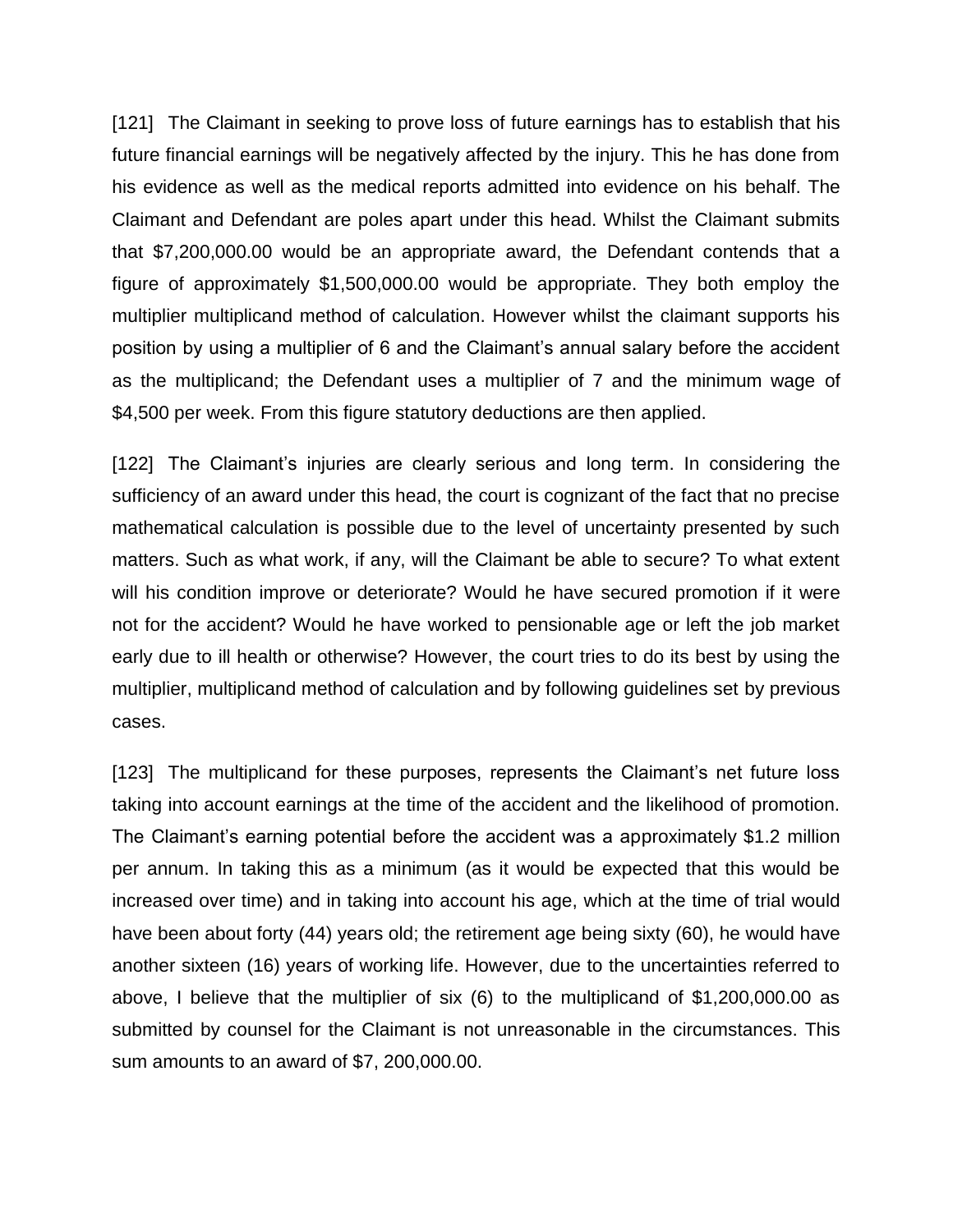[124] As the Claimant might still be able to work, this effectively takes into account his residual earning capacity. The multiplier is reduced accordingly as it is likely that he might work in the future, albeit at a much reduced pay. In fact the report of Dr Samachj, indicates that he would need to learn new skills and gain qualifications in order to move into a 'desk job'. This in itself might be impacted if Dr Abel is correct in his assessment of the claimant's memory functions and cognitive skills following the accident. The multiplier is also reduced to take account of the fact that there is a chance that the Claimant would not have worked until retirement age even without the accident. The Claimant may have left employment for a variety of reasons, including illness.

[125] I do not accept the Defendant's proposal of a multiplier 7 and a multiplicand of four thousand five hundred dollars (\$4,500.00) per week, representing the minimum wage (now \$5,000.00) is reasonable in the circumstances. In my view the loss of future earning must as far as possible reflect the Claimant's true potential loss. He was a skilled worker, working far above the minimum wage, therefore, in my view his loss cannot be considered in relation to the minimum wage, although it is true and is reflected in my assessment, that the court must take account life's contingences or the vicissitudes of life. This it has done by reducing the multiplier from a potential of 16 to 6. The award of \$7, 200, 000.00, takes into account that this is a lump sum award representing a capital sum which the Claimant, if prudent, will invest in interest bearing securities.

## **Disadvantage or Handicap in the labour market**

[126] This is a head of damages, claimed by the Claimant. This head of damages I believe is more suitable for a Claimant with a long term injury who is gainfully employed at the date of trail, but if he or she loses their employment in the future; might as a result of their impairment find it difficult to get a new job of a similar type and for similar pay.

[127] Hence although it is usual to make a modest addition to damages, as in **Smith v Manchester Corporation** (1974) I K I R (CA) to reflect the Claimant's future "disadvantage in the job market", it is my view in the circumstances of the case before me, where the Claimant is not working; where it is established from the evidence that he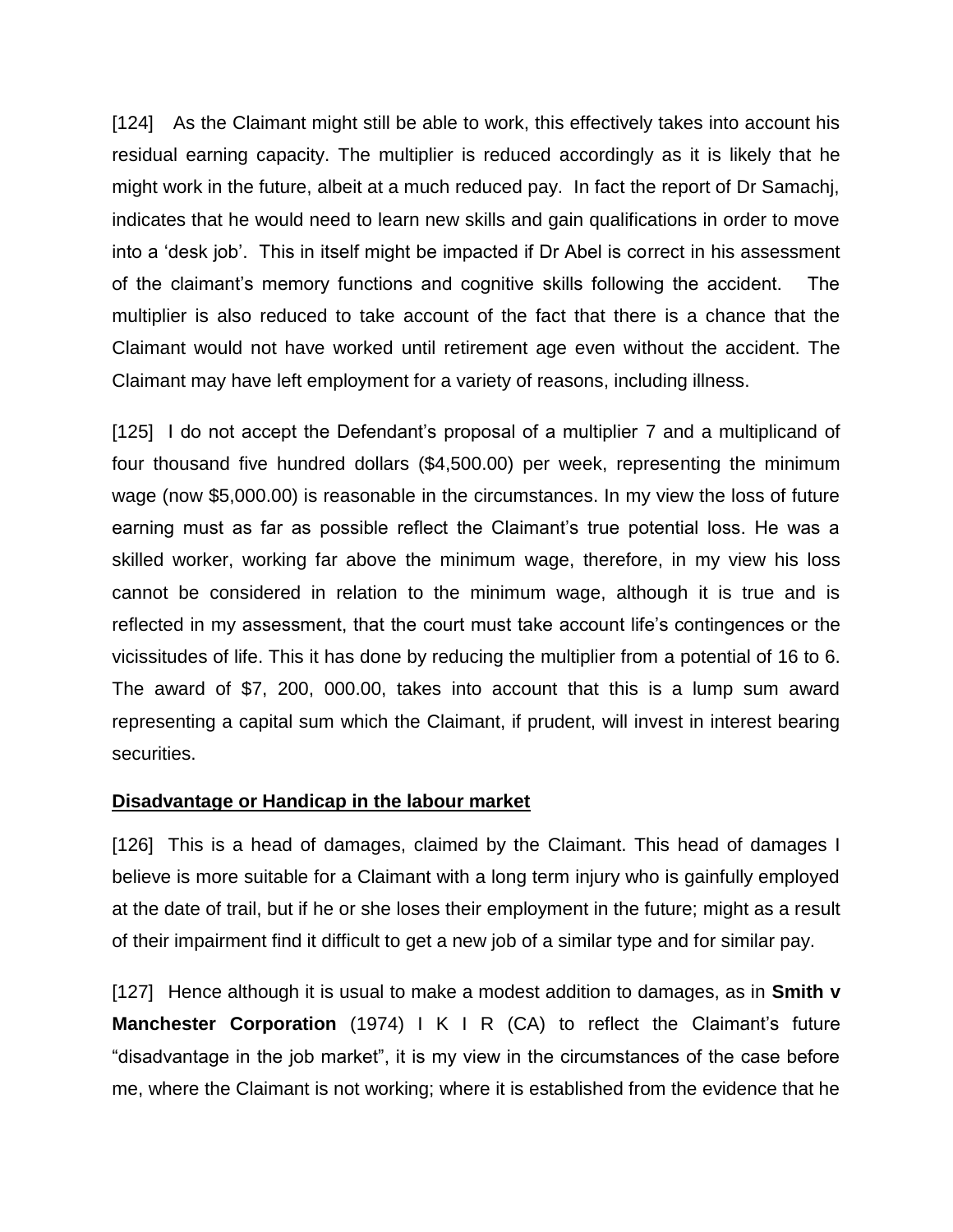will be not able to work again in his capacity as a mechanic but will need to take on a desk job, which is likely to be less paid; his "handicap on the job market" is reflected in the award for loss of future earnings and would be a duplication, if given again under a separate head. Accordingly, I make no separate award for "handicap" in the labour or job market.

# **Future Medical Expenses**

[128] The Medical reports of Dr. Wendel Abel and Dr. Rayesh Balachander indicate that the Claimant will require future medical care.

[129] Doctor Abel's clinical findings in relation to the Claimant's were consistent with Post Traumatic Stress Disorder and Major Depression and his preliminary estimate for future mental health care, including neurological assessment and Psychotherapy is \$740,000.00

[130] Doctor Rayesh Balachander, a dentist, examined the Claimant in respect to his upper left central incisor tooth which was partially lost as a result of the accident and which was subsequently extracted. He gives options for its replacement, in the alternative as (i) a bridge at a cost of \$100,000.00; (ii) an implant at a cost of \$200,000.00 or (iii) a denture at the cost of \$8000.00

[131] The Claimant's preferred choice is not clear from the evidence, but an award is reasonable in the circumstances. The Court therefore, makes an award of 200,000.00. I agree with counsel for the Defence that there is no medical report indicating that the Claimant requires braces any at all and if so whether this is as a result of the accident. I therefore make no award for this.

# **Special Damages**

- (i) **Medical expenses** were agreed between the parties at \$248,961.91
- (ii) **Loss of Earnings -** The Claimant also claims for loss of earnings.

[132] His evidence is that he has had difficulty working since the date of the accident. He gave evidence that he attempted to do wood work but that he was unable to